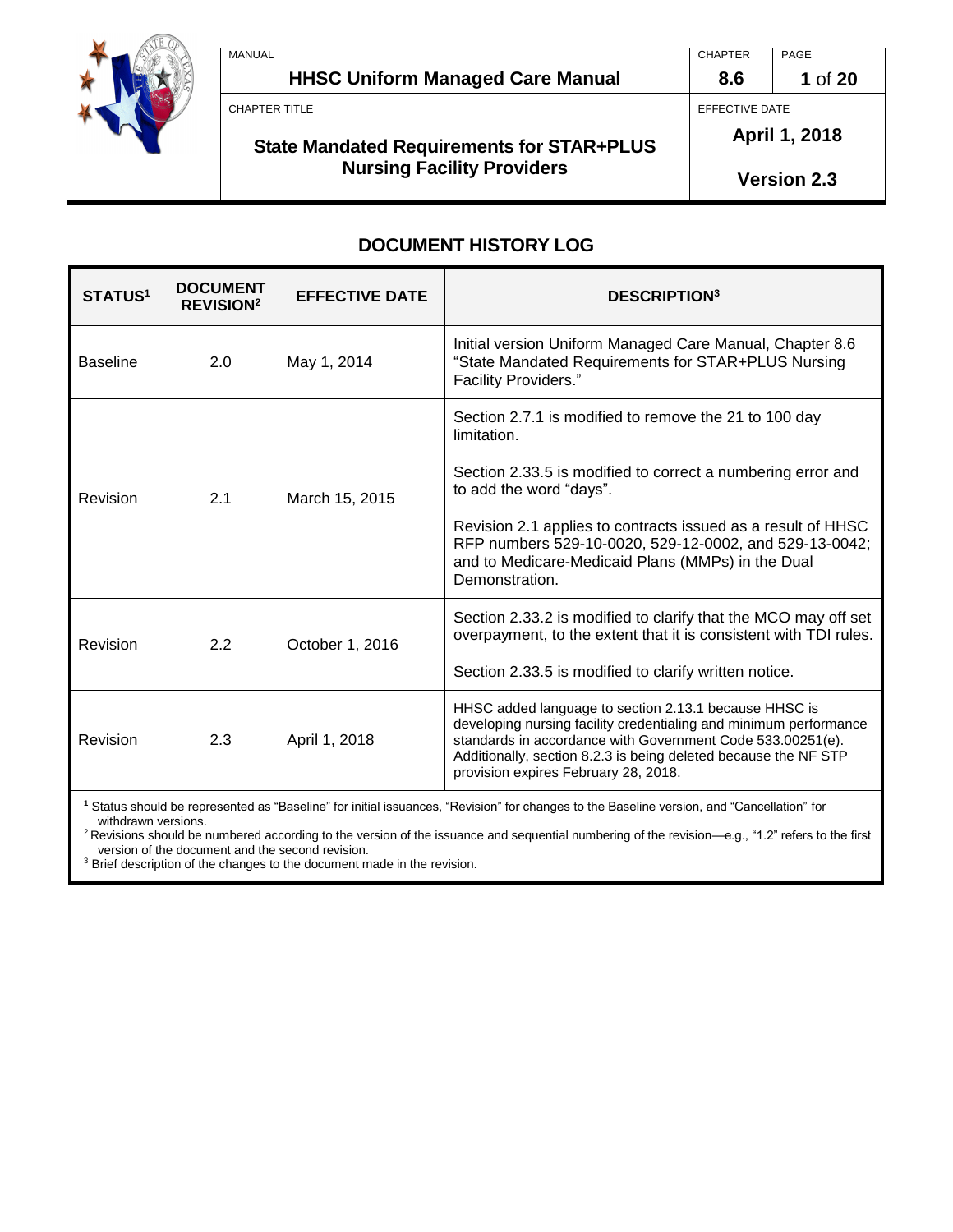

| MANUAL                                  | <b>CHAPTER</b> | PAGE            |
|-----------------------------------------|----------------|-----------------|
| <b>HHSC Uniform Managed Care Manual</b> | 8.6            | 2 of 20         |
| CHAPTER TITLE                           | EFFECTIVE DATE |                 |
|                                         | Anril 1        | <b>_ ጋበ</b> 1 Ջ |

# **State Mandated Requirements for STAR+PLUS Nursing Facility Providers**

**April 1, 2018**

**Version 2.3**

## **ARTICLE I - DEFINITIONS**

**Abuse** means provider practices that are inconsistent with sound fiscal, business, or medical practices and result in an unnecessary cost to Medicaid, or in reimbursement for services that are not Medically Necessary or that fail to meet professionally recognized standards for health care. It also includes Member practices that result in unnecessary cost to Medicaid.

**Adjudicate** means to deny or pay a Clean Claim.

**Agreement** means this Nursing Facility Provider Agreement, together with all amendments, attachments, and incorporated documents or materials.

**Applied Income** means the portion of the earned and unearned income of the STAR+PLUS Member, or if applicable the Member and the Member's spouse, that is paid under the Medicaid program to an institution or long-term care facility in which the Member resides.

**CFR** means the Code of Federal Regulations.

**Clean Claim** means a claim submitted by a provider for health care services rendered to a Member with the data necessary for the MCO to adjudicate and accurately report the claim. For purposes of this Agreement, claims for Nursing Facility Unit Rate services that meet DADS' criteria for clean claims submission are considered Clean Claims. Additional information regarding DADS' criteria for clean claims submission is included HHSC's Uniform Managed Care Manual.

**CMS** means the Centers for Medicare and Medicaid Services.

**Covered Services** means health care services the MCO must arrange to provide Members, including all services required by the MCO's contracts with HHSC for STAR+PLUS and all value-added services offered by the MCO.

**DADS** means the Department of Aging and Disability Services.

**Day** means calendar day unless otherwise specified.

**DSHS** means the Texas Department of State Health Services.

**Dual Eligible** means a Medicaid recipient who is also enrolled in Medicare.

**Facility or Facilities** means one or more licensed nursing facilities operated by the Provider and identified in Attachment *[insert reference to MCO's Attachment]* to this Agreement.

**Form 3618 or Resident Transaction Notice** means the form the Provider must use to inform the Health and Human Services Commission about transactions and changes (admissions or discharges) for Medicaid applicants and recipients in nursing facilities.

**Form 3619 or Medicare/Skilled Nursing Facility Patient Transaction Notice** means the form the Provider must use to inform the Health and Human Services Commission about transactions and changes (admissions or discharges) for Medicaid recipients or applicants approved by Medicare for a Medicare skilled nursing facility.

**Fraud** means an intentional deception or misrepresentation made by a person with the knowledge that the deception could result in some unauthorized benefit to himself, herself, or some other person. It includes any act that constitutes fraud under applicable federal or state law.

**HHS** means the U.S. Department of Health and Human Services.

**HHSC** means the Texas Health and Human Services Commission.

**Managed Care Organization (MCO)** means (collectively or individually, as appropriate in the context) MCO and its affiliates, except those specifically excluded by the MCO.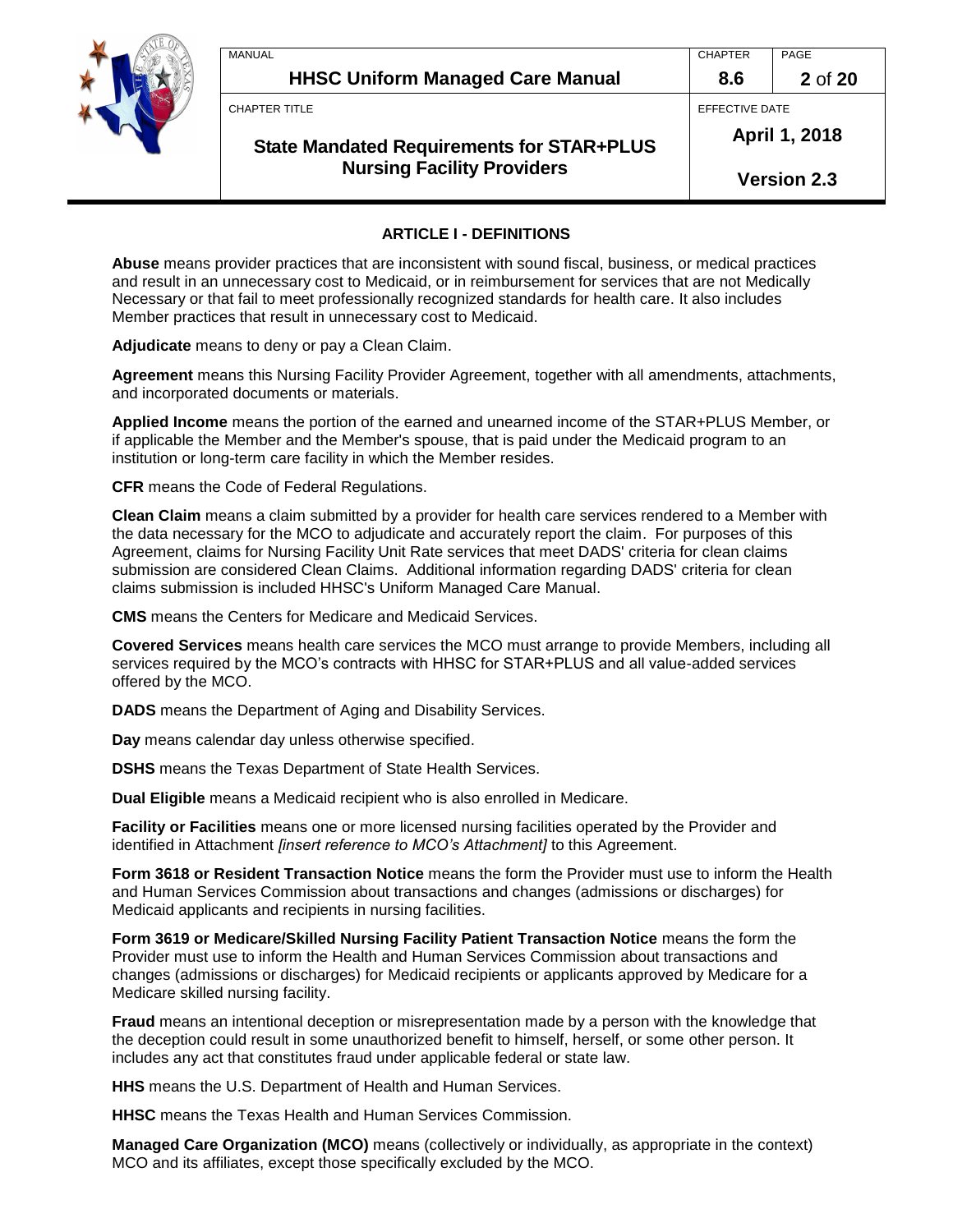

| MANUAL                                           | <b>CHAPTER</b> | PAGE               |
|--------------------------------------------------|----------------|--------------------|
| <b>HHSC Uniform Managed Care Manual</b>          | 8.6            | 3 of 20            |
| CHAPTER TITLE                                    | EFFECTIVE DATE |                    |
| <b>State Mandated Requirements for STAR+PLUS</b> | April 1, 2018  |                    |
| <b>Nursing Facility Providers</b>                |                | <b>Version 2.3</b> |

**Medical Assistance Only (MAO)** means a person that does not receive Supplemental Security Income benefits but qualifies financially and functionally for Medicaid assistance.

**Medically Necessary** has the meaning defined in 1 TAC § 353.2.

**Member or Covered Person** means an individual enrolled with the MCO and entitled to receive STAR+PLUS Covered Services.

**Nursing Facility** (also called nursing home or skilled nursing facility) means an entity or institution that provides organized and structured nursing care and services, and is subject to licensure under Texas Health and Safety Code, Chapter 242, as defined in 40 TAC § 19.101 and 1 TAC § 358.103.

**Nursing Facility Add-on Services** means the types of services that are provided in the Facility setting by the Provider or another network provider, but are not included in the Nursing Facility Unit Rate, including but not limited to emergency dental services; physician-ordered rehabilitative services; customized power wheel chairs; and audio communication devices.

**Nursing Facility Unit Rate** means the rate for the type of services included in the Medicaid Fee-for-Service daily rate for Nursing Facility Providers, such as room and board, medical supplies and equipment, personal needs items, social services, and over-the-counter drugs. The Nursing Facility Unit Rate also includes applicable Nursing Facility staff rate enhancements and professional and general liability insurance. The Nursing Facility Unit Rate excludes Nursing Facility Add-on Services.

**OIG** means the Office of Inspector General.

**PASRR** means the Preadmission Screening and Resident Review, a federally mandated program applied to all individuals seeking admission to a Medicaid-certified Nursing Facility. PASRR helps ensure that individuals are not inappropriately placed in nursing facilities for long-term care, and requires that all applicants to a Medicaid-certified nursing facility: (1) be evaluated for mental illness, intellectual disability, or both; (2) be offered the most appropriate setting for their needs (in the community, a nursing facility, or acute care settings); and (3) receive the services they need in those settings.

**Program** means the terms of coverage under an applicable benefit contract for which an *[insert reference to the MCO's Attachment ]* is incorporated into this Agreement setting forth the Providers' reimbursement for a respective Program. Subject to the above sentence, "Program" may mean any Medicaid managed care program ("Medicaid") under which the MCO has authority to arrange for services for Covered Persons.

**Provider Relations Specialist** means a designated MCO representative who is proficient in Nursing Facility billing matters and able to resolve billing and payment inquiries.

**Regulatory Requirements** means all state and federal laws, rules, regulations, waivers, policies and guidelines, and court-ordered consent decrees, settlement agreements, or other court orders that apply to: this Agreement, MCO's managed care contract with HHSC, the STAR+PLUS Program, nursing facility services, and all persons or entities receiving state and federal funds.

**SAO** means the Texas State Auditor's Office.

**Service Coordinator** means the MCO representative with primary responsibility for providing service coordination and care management to STAR+PLUS Program Members.

**Significant Traditional Provider or STP** means a nursing facility provider, identified by HHSC, who has provided a significant level of care to Medicaid clients.

**Supplemental Security Income (SSI)** means a Federal income supplement program funded by general tax revenues (not Social Security taxes) designed to help aged, blind and disabled people with little or no income by providing cash to meet basic needs for food, clothing and shelter.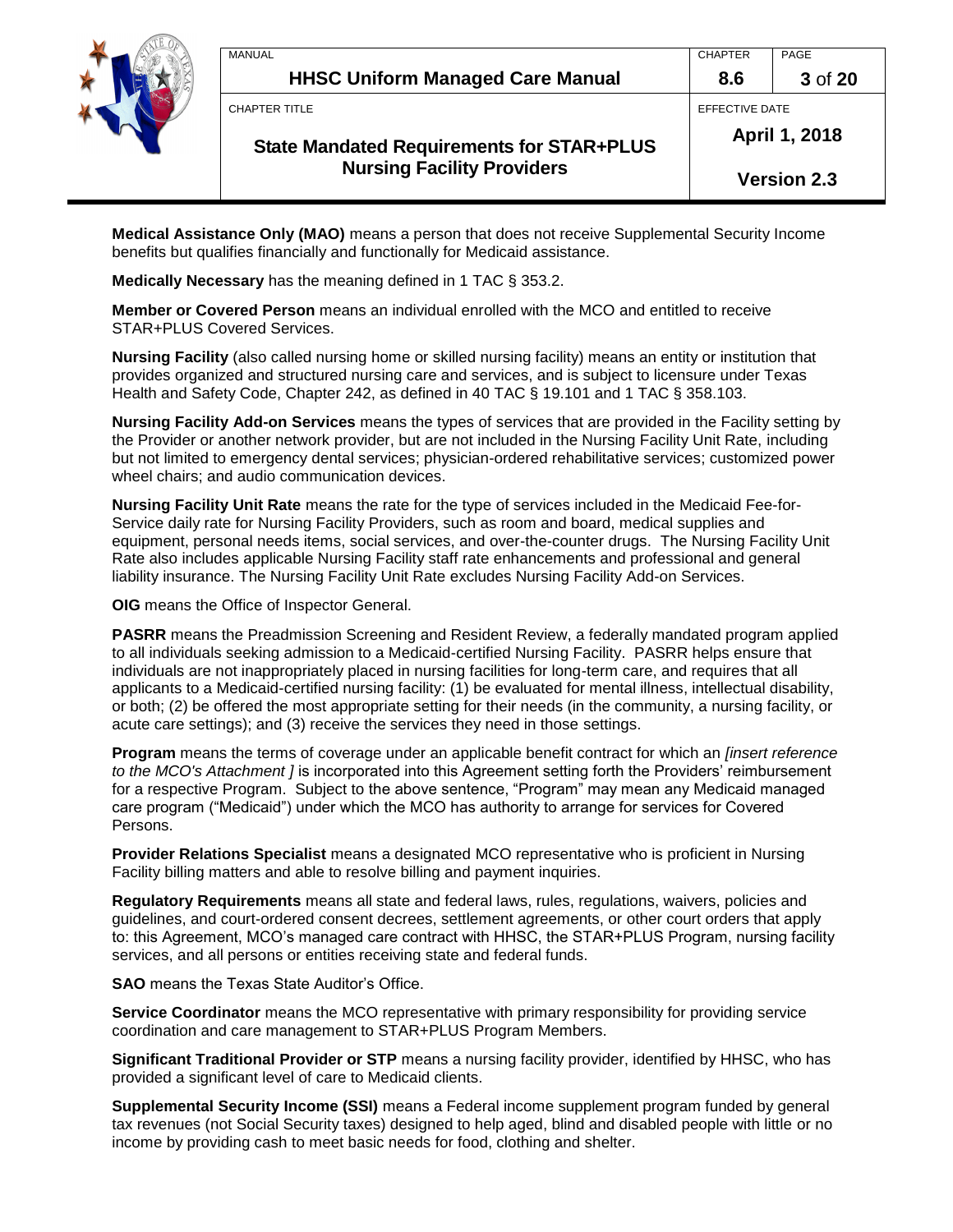

| MANUAL                                           | <b>CHAPTER</b> | PAGE               |
|--------------------------------------------------|----------------|--------------------|
| <b>HHSC Uniform Managed Care Manual</b>          | 8.6            | 4 of 20            |
| CHAPTER TITLE                                    | EFFECTIVE DATE |                    |
| <b>State Mandated Requirements for STAR+PLUS</b> |                | April 1, 2018      |
| <b>Nursing Facility Providers</b>                |                | <b>Version 2.3</b> |

**STAR+PLUS or STAR+PLUS Program** means the State of Texas Medicaid managed care program that provides and coordinates Covered Services for preventive, primary, acute and long-term services and supports, and nursing facility care, to adult persons with disabilities and elderly persons age 65 and over who qualify for Medicaid through the SSI program and/or the MAO program. Children birth through age 20 who reside in nursing facilities will not participate in STAR+PLUS.

**TAC** means the Texas Administrative Code.

**TDI** means the Texas Department of Insurance.

**UMCM** means HHSC's Uniform Managed Care Manual, which is available on HHSC's website.

**Waste** means practices that are not cost-efficient.

### **ARTICLE II – HHSC REQUIREMENTS**

#### **2.1 Access to Records and Information**

2.1.1 The Provider will provide, at no cost to HHSC or the MCO:

(1) all information required under the MCO's managed care contract with HHSC, including the reporting requirements and other information related to the Provider's performance of its obligations under the contract; and

(2) any information in its possession sufficient to permit HHSC to comply with the federal Balanced Budget Act of 1997 or other Regulatory Requirements

The Provider must comply with the timelines, definitions, formats, and instructions specified by HHSC.

2.1.2 Upon receipt of a record review request from the HHSC OIG or another state or federal agency authorized to conduct compliance, regulatory, or program integrity functions, the Provider must provide, at no cost to the requesting agency, the records requested within three business days of the request. If the HHSC OIG or another state or federal agency representative reasonably believes that the requested records are about to be altered or destroyed or that the request may be completed at the time of the request or in less than 24 hours, the Provider must provide the records requested at the time of the request or in less than 24 hours. The request for record review may include:

- (1) Members' clinical records;
- (2) other records pertaining to the Member;

(3) any other records of services provided to Medicaid or other health and human services program recipients and payments made for those services;

- (4) documents related to diagnosis, treatment, service, lab results, charting;
- (5) billing records, invoices, documentation of delivery items, equipment, or supplies;
- (6) business and accounting records or reports with backup support documentation;
- (7) financial audits;
- (8) statistical documentation;
- (9) computer records and data; and
- (10) contracts with providers and subcontractors.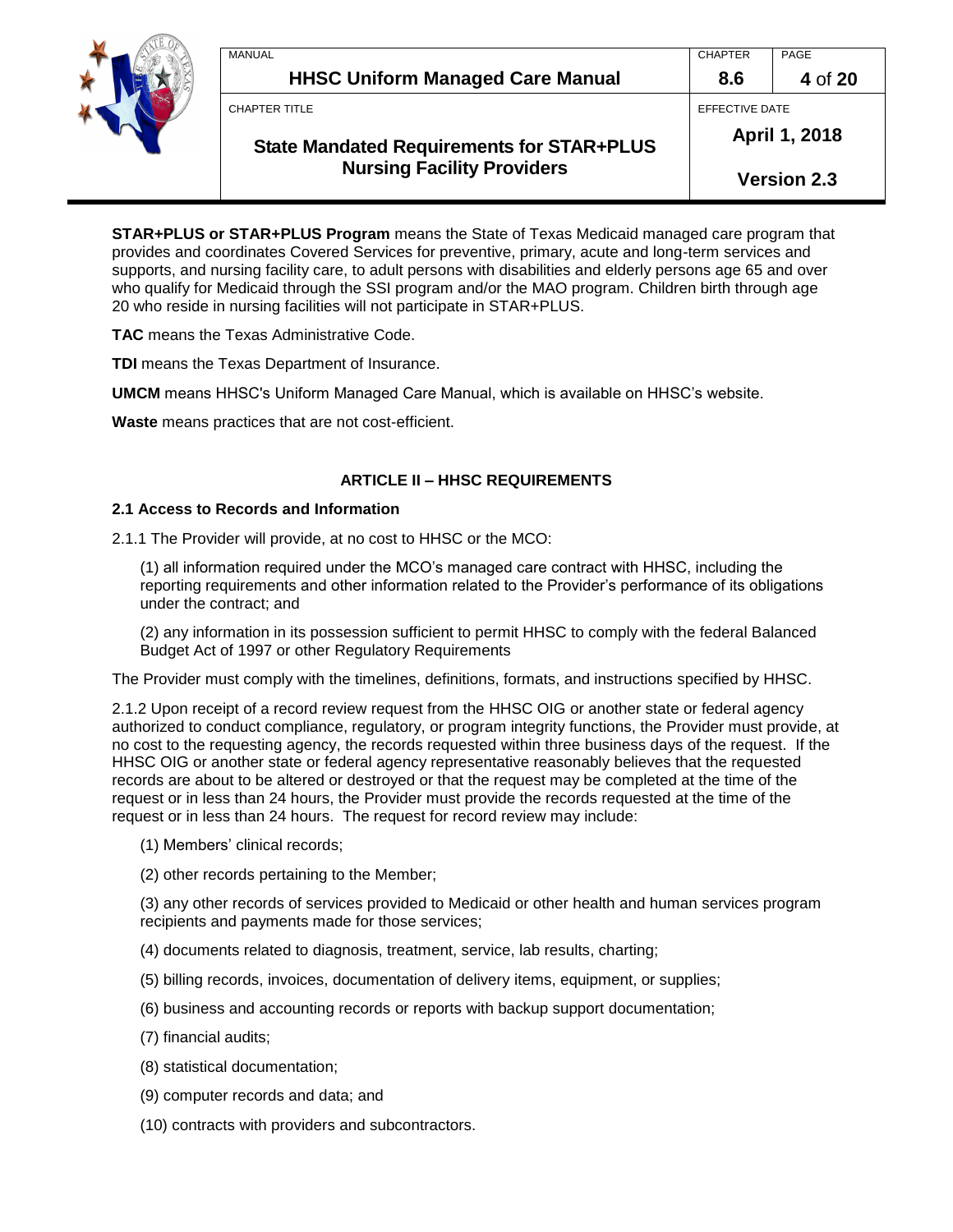

| MANUAL                                           | <b>CHAPTER</b> | PAGE               |
|--------------------------------------------------|----------------|--------------------|
| <b>HHSC Uniform Managed Care Manual</b>          | 8.6            | 5 of 20            |
| <b>CHAPTER TITLE</b>                             | EFFECTIVE DATE |                    |
| <b>State Mandated Requirements for STAR+PLUS</b> |                | April 1, 2018      |
| <b>Nursing Facility Providers</b>                |                | <b>Version 2.3</b> |

Failure to produce the records or make the records available for the purpose of reviewing, examining, and securing custody of the records may result in the HHSC OIG imposing sanctions against the provider as described in 1 TAC, Chapter 371, Subchapter G.

2.1.3 Provider must provide MCO access to Members' medical records, allow access to the Facility and other premises where records are kept, and provide MCO with reasonable notice of and the opportunity to participate in care planning discussions and activities.

**2.2 Advance Directives.** The Provider must comply with the requirements of state and federal laws, rules and regulations relating to advance directives.

### **2.3 Audit or Investigation**

2.3.1 The following entities may request copies of this Agreement and any records, books, documents, paper, and any other information related to this Agreement or the Provider's performance of its responsibilities under this Agreement:

- (1) HHS, HHS OIG, or their designees;
- (2) Comptroller General of the United States or its designee;
- (3) MCO Program personnel from HHSC or its designee;
- (4) HHSC OIG;
- (5) Medicaid Fraud Control Unit of the Texas Attorney General's Office or its designee;

(6) any independent verification and validation contractor, audit firm, or quality assurance contractor acting on behalf of HHSC;

- (7) SAO or its designee;
- (8) a state or federal law enforcement agency;

(9) a special or general investigating committee of the Texas Legislature or its designee; (10) any other state or federal entity identified by HHSC, or any other entity engaged by HHSC; and

(11) the MCO or any independent verification and validation contractor, audit firm, or quality assurance contractor acting on behalf of the MCO.

2.3.2 The Provider must provide prompt, reasonable, and adequate access wherever it maintains the information described in this section. The Provider must provide access in reasonable comfort, and provide any furnishings, equipment, and other conveniences deemed reasonably necessary to fulfill the purposes described herein.

2.3.3 Requests for access and information may include, but are not limited to, the following purposes:

- (1) examination;
- (2) audit;
- (3) investigation;
- (4) contract administration;
- (5) the making of copies, excerpts, or transcripts; or

(6) for any other purpose HHSC believes is necessary for contract enforcement or to perform its regulatory functions.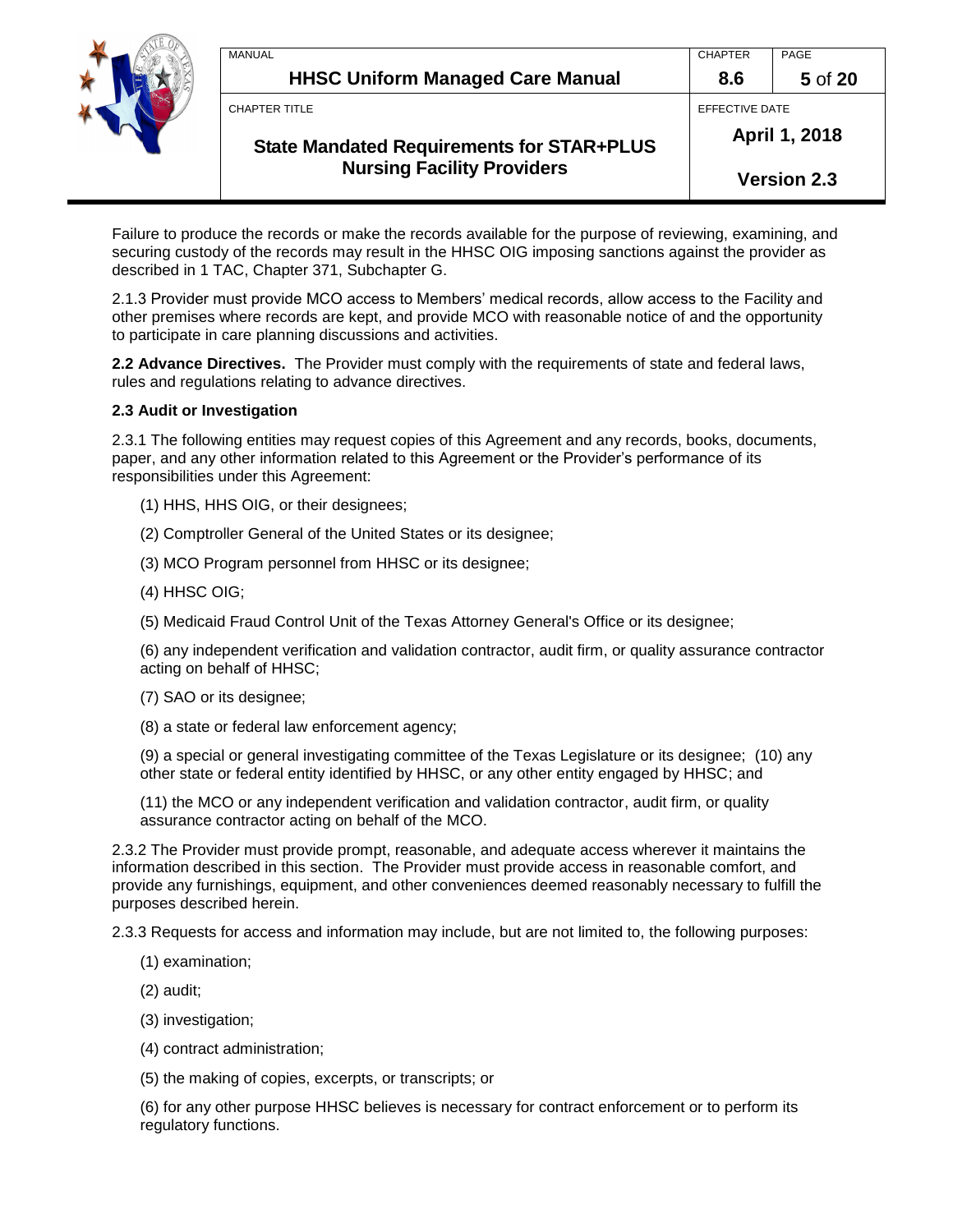

| MANUAL                                           | <b>CHAPTER</b> | PAGE               |
|--------------------------------------------------|----------------|--------------------|
| <b>HHSC Uniform Managed Care Manual</b>          | 8.6            | 6 of 20            |
| CHAPTER TITLE                                    | EFFECTIVE DATE |                    |
| <b>State Mandated Requirements for STAR+PLUS</b> |                | April 1, 2018      |
| <b>Nursing Facility Providers</b>                |                | <b>Version 2.3</b> |

2.3.4 The Provider must provide access and information at no cost to entities described in this section or their designees.

2.3.5 The Provider understands and agrees that the acceptance of funds under this Agreement acts as acceptance of the authority of the SAO, or any successor agency, to conduct an investigation in connection with those funds. Provider further agrees to cooperate fully with the SAO or its successor in the conduct of the audit or investigation, including providing all records requested at no cost.

**2.4 Changes to Provider Information.** The Provider must notify the MCO and HHSC's administrative services contractor of any changes to the information included *[insert reference to MCO's Attachment]*.

#### **2.5 Claims Submission and Payment for Nursing Facility Unit Rate Services**

2.5.1 The payment methodology for Nursing Facility Unit Rates is described in *[insert reference to MCO's Attachment]*. The MCO must pay for Nursing Facility Unit Rates at or above the prevailing rate established by HHSC for the date of service. HHSC's website includes information concerning HHSC's prevailing rates: <https://rad.hhs.texas.gov/long-term-services-supports/nursing-facility-nf>.

2.5.2 The MCO and the Provider understand and agree that the HHSC prevailing Nursing Facility Unit Rates are subject to change, including retroactive adjustments. If HHSC makes a retroactive rate adjustment to a Nursing Facility Unit Rate, the MCO must process the adjustment no later than 30 days after receipt of HHSC notification.

2.5.3 The Provider may submit claims for Nursing Facility Unit Rates through a portal operated by the MCO or its designee, or an HHSC-designated portal. The processes and requirements for submitting Clean Claims for adjudication are further described in the MCO's Provider Manual.

2.5.4 The MCO may deny a claim for Nursing Facility Unit Rates for failure to file timely if the Provider does not submit the claim to the MCO or its designee, or the HHSC-designated portal, within 365 days from the date of service.

2.5.5 The MCO will Adjudicate Clean Claims for Nursing Facility Unit Rates no later than 10 days after submission to the MCO or HHSC's designated portal, whichever occurs first.

2.5.6 If the Provider files a claim for Nursing Facility Unit Rates with a third-party insurance resource, the wrong health plan, or with the HHSC's administrative services contractor, and produces documentation verifying that the initial filing met the timeliness standard described in Section 2.5.4, the MCO will process the claim without denying the resubmission for failure to timely file. The Provider must file the claim with the MCO by the later of: (1) 365 days after the date of service, or (2) 95 days after the date on the remittance and status report or explanation of payment from the other carrier or contractor.

2.5.7 The Provider is responsible for the coordination and delivery of services provided in the Facility setting that are included in the Nursing Facility Unit Rate.

#### **2.6 Claims Submission and Payment for Nursing Facility Add-on Services**

2.6.1 To the extent the Provider submits claims for Nursing Facility Add-on Services, the payment methodology for these services is described in *[insert reference to MCO's Attachment].*

2.6.2 The Provider may submit claims for Nursing Facility Add-on Services through a portal operated by the MCO or its designee, or an HHSC-designated portal. The processes and requirements for submitting Clean Claims for adjudication are further described in the MCO's Provider Manual.

2.6.3 The MCO may deny a claim for Nursing Facility Add-on Services for failure to file timely if the Provider does not submit the claim to the MCO or its designee, or the HHSC-designated portal, within 95 days of the date of service.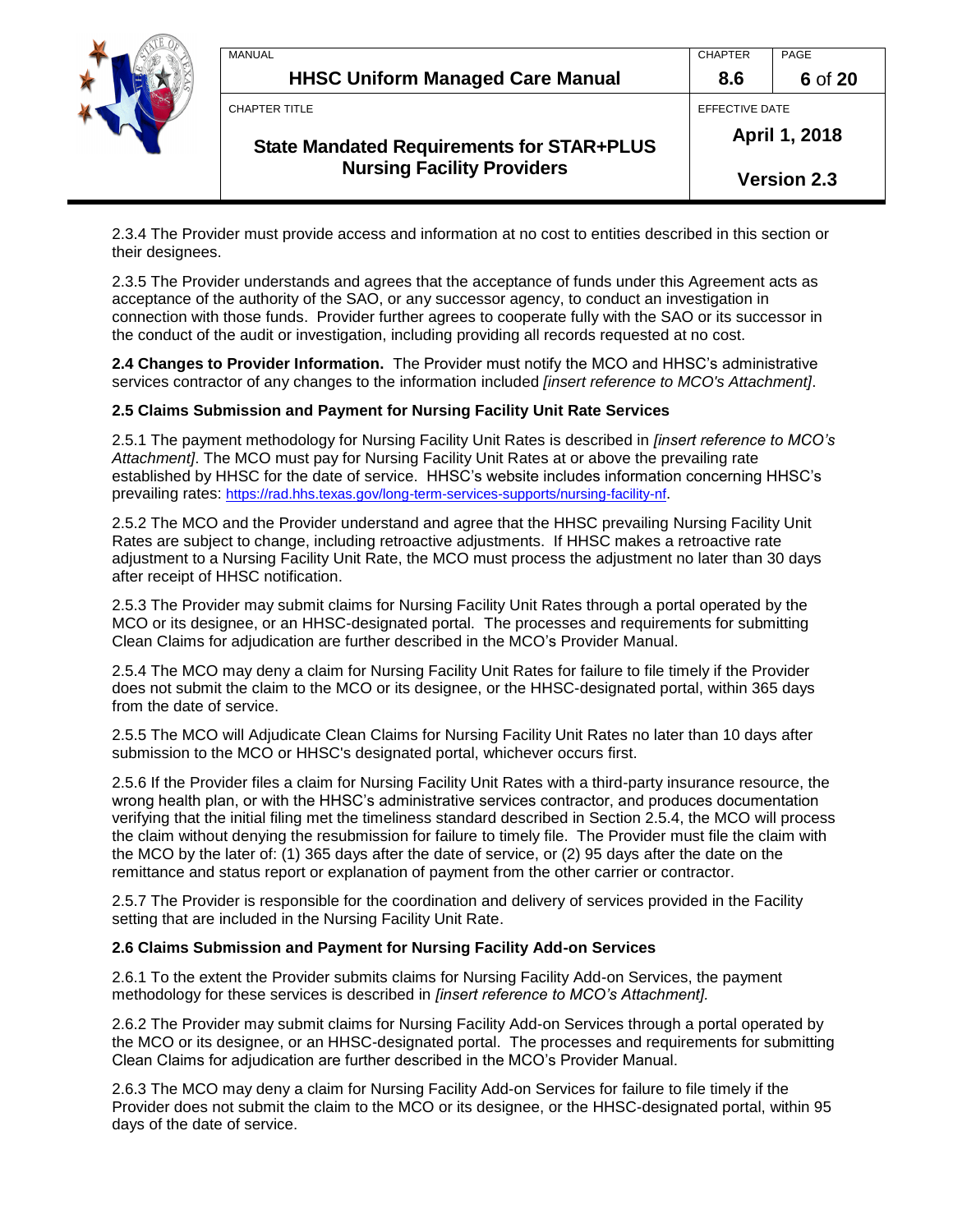

| <b>MANUAL</b>                                    | <b>CHAPTER</b> | PAGE               |
|--------------------------------------------------|----------------|--------------------|
| <b>HHSC Uniform Managed Care Manual</b>          | 8.6            | <b>7</b> of 20     |
| CHAPTER TITLE                                    | EFFECTIVE DATE |                    |
| <b>State Mandated Requirements for STAR+PLUS</b> | April 1, 2018  |                    |
| <b>Nursing Facility Providers</b>                |                | <b>Version 2.3</b> |

2.6.4 The MCO will Adjudicate Clean Claims for Nursing Facility Add-on Services no later than 30 days after the claim is received by the MCO or its designee.

2.6.5 If the Provider files a claim for Nursing Facility Add-on Services with a third-party insurance resource, the wrong health plan, or with the HHSC's administrative services contractor, and produces documentation verifying that the initial filing met the timeliness standard described in Section 2.6.3, the MCO will process the claim without denying the resubmission for failure to timely file. The Provider must file the claim with the MCO by the later of: (1) 95 days after the date of service, or (2) 95 days after the date on the remittance and status report or explanation of payment from the other carrier or contractor.

2.6.6 The Provider agrees to work with the MCO's Service Coordinator or other designated representative to coordinate all Medically Necessary Nursing Facility Add-on Services.

### **2.7 Claims Submission for Medicare Coinsurance**

2.7.1 The MCO will pay the State's Medicare co-insurance obligation for a Dual Eligible Member's Part A Medicare-covered stay in a Nursing Facility.

2.7.2 The Provider may submit claims for Medicare Coinsurance through a portal operated by the MCO or its designee, or an HHSC-designated portal. The processes and requirements for submitting Clean Claims for adjudication are further described in the MCO's Provider Manual.

2.7.3 The MCO may deny a claim for Medicare Coinsurance for failure to file timely if the Provider does not submit the claim to the MCO or its designee, or the HHSC-designated portal, within 365 days of the date of service.

2.7.4 The MCO will Adjudicate Clean Claims for Medicare Coinsurance no later than 10 days after the claim is received by the MCO or its designee.

2.7.5 If the Provider files a claim for Medicare Coinsurance with a third-party insurance resource, the wrong health plan, or with the HHSC's administrative services contractor, and produces documentation verifying that the initial filing met the timeliness standard described in Section 2.7.3, the MCO will process the claim without denying the resubmission for failure to timely file. The Provider must file the claim with the MCO by the later of: (1) 365 days after the date of service, or (2) 95 days after the date on the remittance and status report or explanation of payment from the other carrier or contractor.

#### **2.8 Claims Submission, Payment, and Recoupment – General Requirements for All Claims**

2.8.1 The MCO will send a remittance and status report or other electronic remittance communication that includes detailed information for each adjudicated, denied deficient, and pended deficient claim to allow the Provider to easily identify the claim number, date of service, type of service, claim codes, Member name, Member ID number, and reason code.

2.8.2 The Provider must comply with the requirements of Texas Government Code § 531.024161, regarding the submission of claims involving supervised providers.

2.8.3 The MCO will issue a final disposition of all pending and appealed claims no later than 24 months after the date of service.

2.8.4 The MCO will provide the Provider at least 90 days' notice prior to implementing a change in its claims guidelines, unless a law, rule, or regulation requires the change to be made in a shorter timeframe.

2.8.5 The MCO will notify the Provider in writing of any changes in the list of claims processing or adjudication entities at least 30 days prior to the effective date of change. If the MCO is unable to provide 30 days' notice, it will give the Provider a 30-day extension on its claims filing deadline so that claims may be routed to the correct processing center.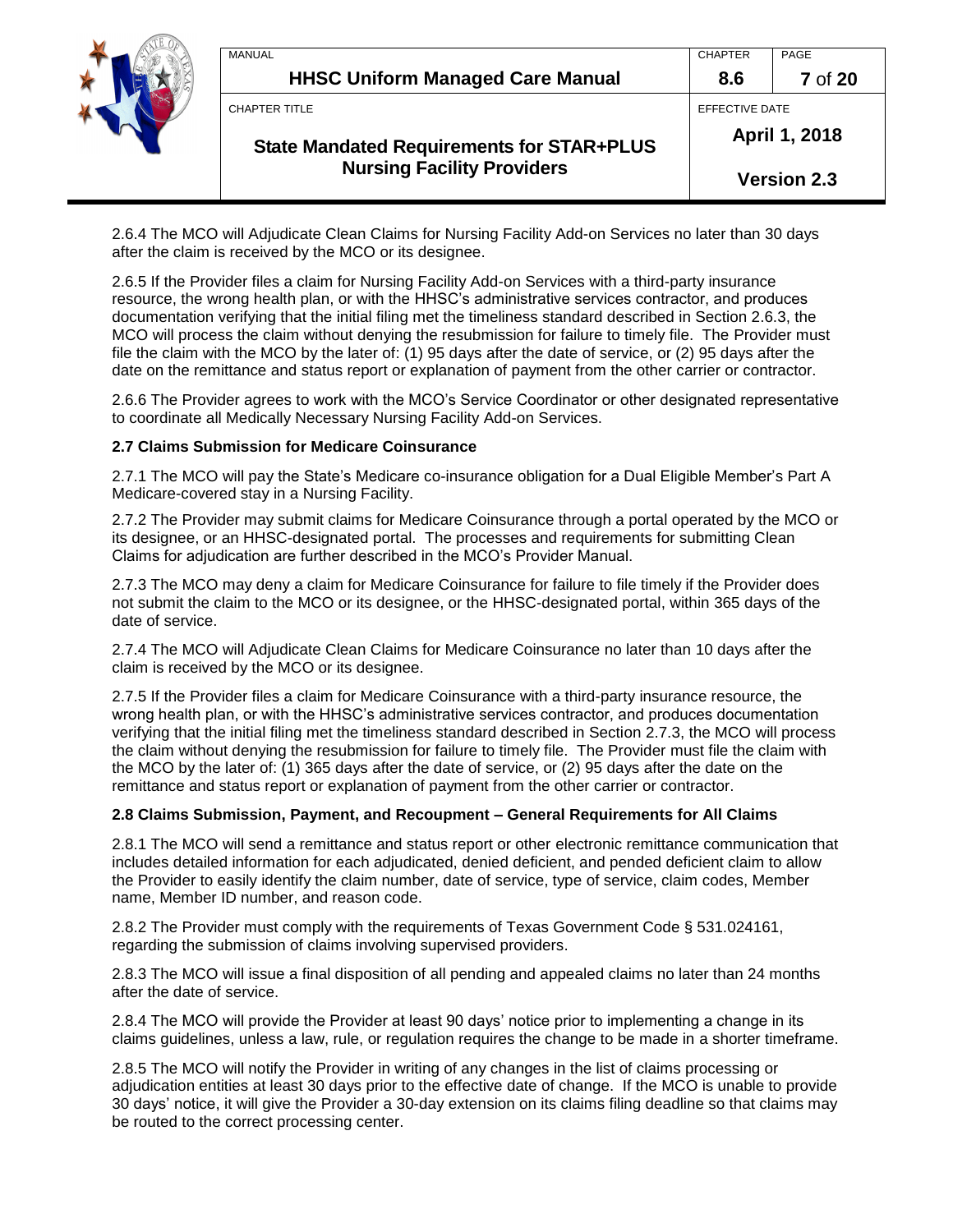

| MANUAL                                           | <b>CHAPTER</b> | PAGE               |
|--------------------------------------------------|----------------|--------------------|
| <b>HHSC Uniform Managed Care Manual</b>          | 8.6            | 8 of 20            |
| <b>CHAPTER TITLE</b>                             | EFFECTIVE DATE |                    |
| <b>State Mandated Requirements for STAR+PLUS</b> | April 1, 2018  |                    |
| <b>Nursing Facility Providers</b>                |                | <b>Version 2.3</b> |

2.8.6 The MCO will pay Network Providers interest at a rate of 18% per annum on all clean claims that are not adjudicated within the 10 and 30-day requirements.

2.8.7 MCO will withhold all or part of payment for a claim submitted by the Provider if:

(1) the Provider has been excluded or suspended from the Medicare, Medicaid, or CHIP programs for Fraud, Waste, or Abuse;

(2) the Provider is on full or partial payment hold under the authority of HHSC or its authorized agent(s);

(3) the Provider has debts, settlements, or pending payments due to HHSC, or the state or federal government; or

(4) a claim for Nursing Facility Unit Rates does not comply with DADS' criteria for clean claims.

2.8.8 The Provider understands and agrees that it must submit claims for Medicare-covered services for Dual Eligible Members to the Medicare payer.

### **2.9 Collection of Applied Income**

2.9.1 No later than three business days after the effective date of this Agreement, the MCO will provide the name and contact information of a Service Coordinator or other designated representative who will assist with the collection of applied income from Members. The MCO must notify the Provider within ten days of any change to the assigned Service Coordinator or representative.

2.9.2 The Provider must make reasonable efforts to collect applied income, document those efforts, and notify the Service Coordinator or the MCO's designated representative when it has made two unsuccessful attempts to collect applied income in a month. This provision in no way subrogates the Provider's existing regulatory and licensing responsibilities related to the collection of applied income, including the requirements of 40 TAC § 19.2316.

#### **2.10 Complaints and Appeals**

2.10.1 The processes and requirements for submitting Provider appeals regarding claims payment and complaints to the MCO are described in the MCO's Provider Manual.

2.10.2 The Provider understands and agrees that the MCO and HHSC reserve the right and retain the authority to make reasonable inquiry and to conduct investigations into complaints or appeals by Members, the Provider, or other providers.

### **2.11 Confidentiality**

2.11.1 The Provider must treat all information that is obtained through the performance of the services included in this Agreement as confidential information to the extent that confidential treatment is provided under state and federal laws, rules, and regulations. This includes information relating to applicants or recipients of STAR+PLUS and other HHSC programs.

2.11.2 The Provider may not use information obtained through the performance of this Agreement in any manner except as is necessary for the proper discharge of obligations and securing of rights under this Agreement.

2.11.3 The Provider will protect the confidentiality of Member Protected Health Information (PHI), including patient records. Provider must comply with all applicable federal and state laws, rules, and regulations, including the HIPAA Privacy and Security Rule, governing the use and disclosure of PHI.

**2.12 Cost Reports.** The Provider must submit cost reports to HHSC or its designee in the manner and format required by HHSC. If the Provider fails to comply with this requirement, the MCO will hold payments to the Provider until HHSC instructs the MCO to release them.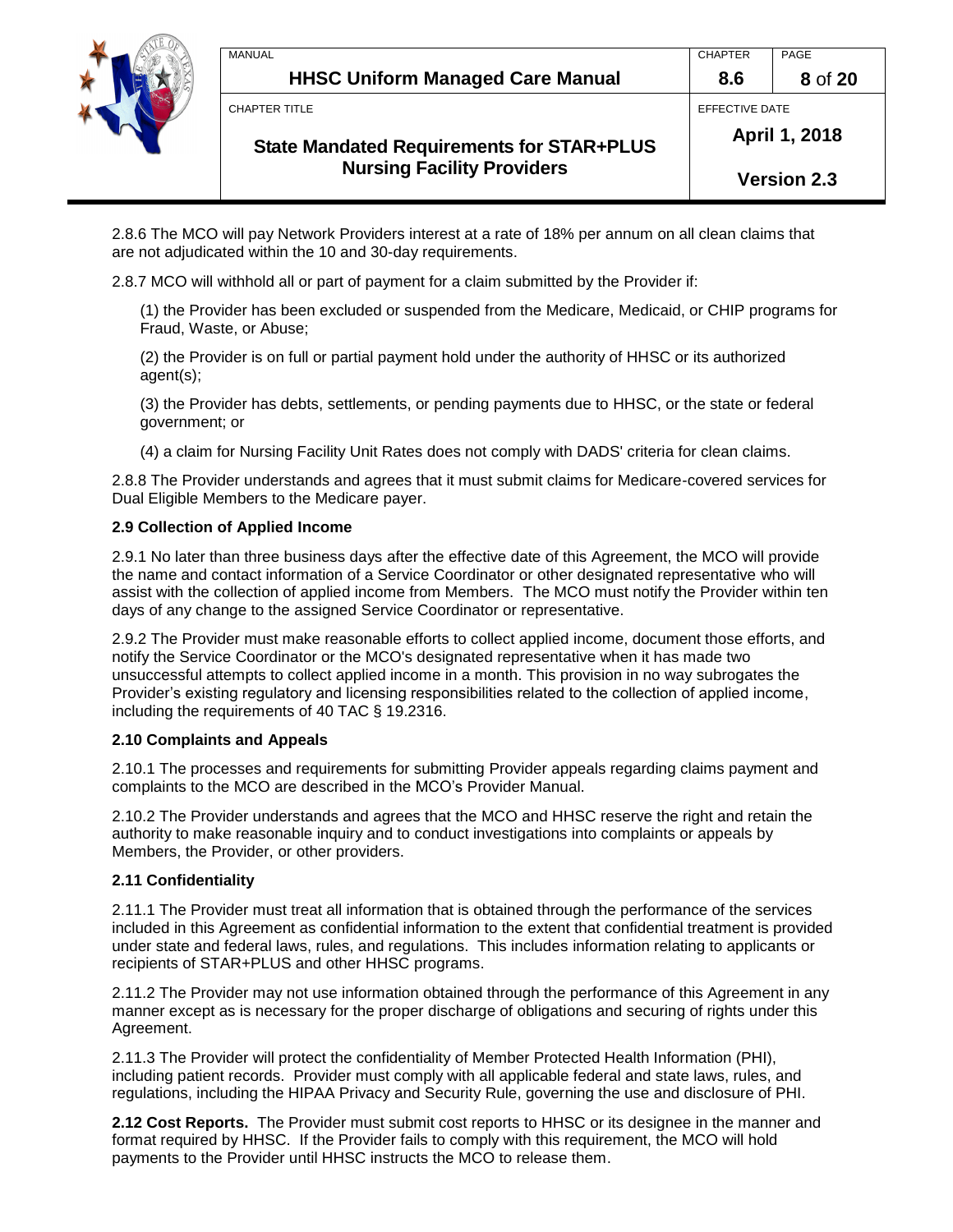

|               | <b>Nursing Facility Providers</b>                |                | <b>Version 2.3</b> |
|---------------|--------------------------------------------------|----------------|--------------------|
|               | <b>State Mandated Requirements for STAR+PLUS</b> | April 1, 2018  |                    |
| CHAPTER TITLE |                                                  | EFFECTIVE DATE |                    |
|               | <b>HHSC Uniform Managed Care Manual</b>          | 8.6            | 9 of 20            |
| MANUAL        |                                                  | <b>CHAPTER</b> | PAGE               |

### **2.13 Credentialing**

2.13.1 Effective April 1, 2018, the MCO must use the state-identified credentialing standards listed in this section to credential Nursing Facilities (NFs) seeking to participate in STAR+PLUS. By December 31, 2018, the MCO must complete credentialing of all NF Providers that are in its Network from April 1, 2018 forward.

- (a) April 1, 2018 through December 31, 2018. The MCO may deem a NF to have met the MCO's credentialing standards if:
	- (1) In the case of a skilled nursing facility (SNF), the SNF is already credentialed for its Medicare products and the Medicare SNF credentialing criteria includes all of the STAR+PLUS NF state-identified credentialing standards (see (c) below); or
	- (2) The NF is Medicaid-certified and licensed by and contracted with HHSC.
- (b) December 31, 2018 forward. The MCO may deem a NF to have met the MCO's credentialing standards if:
	- (1) In the case of a SNF, the SNF is already credentialed for its Medicare products and the Medicare SNF credentialing criteria includes all of the STAR+PLUS NF state-identified credentialing standards (see (c) below).
- (c) STAR+PLUS NF state-identified credentialing standards are as follows. The MCO must ensure, and maintain documentation showing, that the NF meets the following standards:
	- (1) The NF has completed the MCO credentialing application, which includes but is not limited to:
		- a. demographic forms, with supporting documentation,
		- b. requests for provider disclosure of all federal or state NF sanctions and penalties for the most recent three years, and
		- c. the most recent HHSC inspection/survey.
	- (2) The NF has a valid Texas NF license,
	- (3) The NF has a Medicare or Medicaid certification,
	- (4) The NF has a Clinical Laboratory Improvement Amendment (CLIA) Certification or CLIA Certificate of Waiver,
	- (5) The NF is not listed on the following websites as excluded from participation in any federal or state health care program
		- a. HHSC-OIG exclusions , and
		- b. HHSC-OIG Exclusion Search; and
	- (6) The NF's enrollment has not been terminated or its Medicaid provider contract cancelled by the HHSC-OIG.
- (d) For an NF undergoing a change of ownership (CHOW), in addition to the applicable STAR+PLUS MCO contract requirements for expedited credentialing, a complete application for expedited credentialing must include all of the required items listed as STAR+PLUS NF state-identified credentialing standards in (c) above, except for item (4), a CLIA Certification or CLIA Certificate of Waiver. The MCO must ensure that the NF submits a CLIA Certification or CLIA Certificate of Waiver to the MCO within 84 Calendar Days from the submission of the application for expedited credentialing.

2.13.2 Additional information regarding the MCO's credentialing and re-credentialing requirements for providing Nursing Facility Add-on Services is located in the MCO's Provider Manual.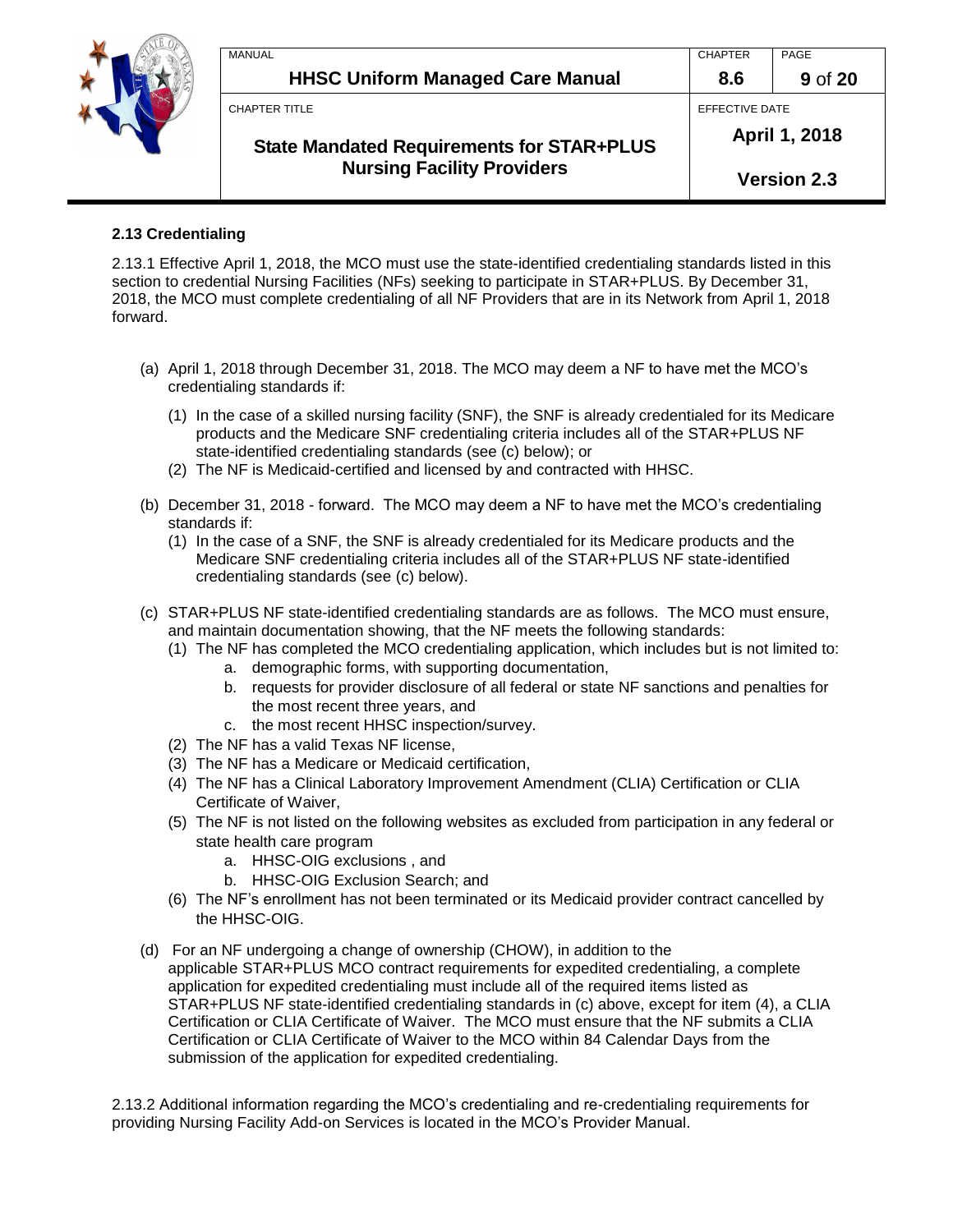

|  | MANUAL                                           | <b>CHAPTER</b> | PAGE               |
|--|--------------------------------------------------|----------------|--------------------|
|  | <b>HHSC Uniform Managed Care Manual</b>          | 8.6            | 10 of 20           |
|  | <b>CHAPTER TITLE</b>                             | EFFECTIVE DATE |                    |
|  | <b>State Mandated Requirements for STAR+PLUS</b> |                | April 1, 2018      |
|  | <b>Nursing Facility Providers</b>                |                | <b>Version 2.3</b> |

**2.14 Debts or Back Taxes.** Any payment due to the Provider under this Agreement may be first applied toward any debt or back taxes the Provider owes the State of Texas or the federal government. The MCO may so apply payments until the debt or back taxes are paid in full.

### **2.15 Family Planning**

2.15.1 If a Member requests contraceptive services or family planning services, the Provider must also provide the Member counseling and education about family planning and available family planning services.

2.15.2 Provider must comply with state and federal laws, rules, and regulations governing Member confidentiality when providing information on family planning services to Members.

### **2.16 Fraud, Waste, and Abuse**

2.16.1 Provider will cooperate with the MCO and any State, Federal programs related to anti-fraud compliance program. If Provider identifies any actual or suspected fraud, abuse or misconduct in connection with the services rendered hereunder in violation of state or federal law, Provider will immediately report such activity directly to the MCO's Chief Compliance Officer or in accordance with the Provider Manual. Provider is not limited in any respect in reporting actual or suspected fraud, abuse, or misconduct to the MCO.

2.16.2 The Provider understands and agrees:

(1) it must allow the MCO, the HHSC OIG, and the Texas Medicaid Fraud Control Unit to conduct private interviews of patients and the Provider, including its employees, agents, and subcontractors;

(2) it must comply with requests for information from such entities in the form and language requested;

(3) the Provider and its employees, agents, and subcontractors must cooperate fully with these entities in making themselves available in person for interviews, consultation, grand jury proceedings, pre-trial conference, hearings, trials and in any other process, including investigations; and

(4) compliance with these requirements will be at the Provider's own expense.

2.16.3 The Provider understands and agrees:

(1) it is subject to all state Regulatory Requirements relating to Fraud, Waste, or Abuse in health care and the STAR+PLUS Program;

(2) it must cooperate and assist HHSC and any state or federal agency that is charged with the duty of identifying, investigating, sanctioning or prosecuting suspected Fraud, Waste, or Abuse;

(3) it must provide originals or copies of any and all information as requested by HHSC or the state or federal agency, allow access to premises, and provide records to the HHSC OIG, HHSC, CMS, HHS, HHS OIG, FBI, TDI, the Texas Attorney General's Medicaid Fraud Control Unit or other unit of state or federal government, upon request, and free-of-charge;

(4) If it places required records in another legal entity's records, the Provider is responsible for obtaining a copy of these records for use by the above-named entities or their representatives; and

(5) it must report any suspected Fraud, Waste, or Abuse including any suspected Fraud, Waste, or Abuse committed by the MCO or a Member to the HHSC OIG.

2.16.4 If the Provider receives annual Medicaid payments of at least \$5 million (cumulative, from all sources), the Provider must: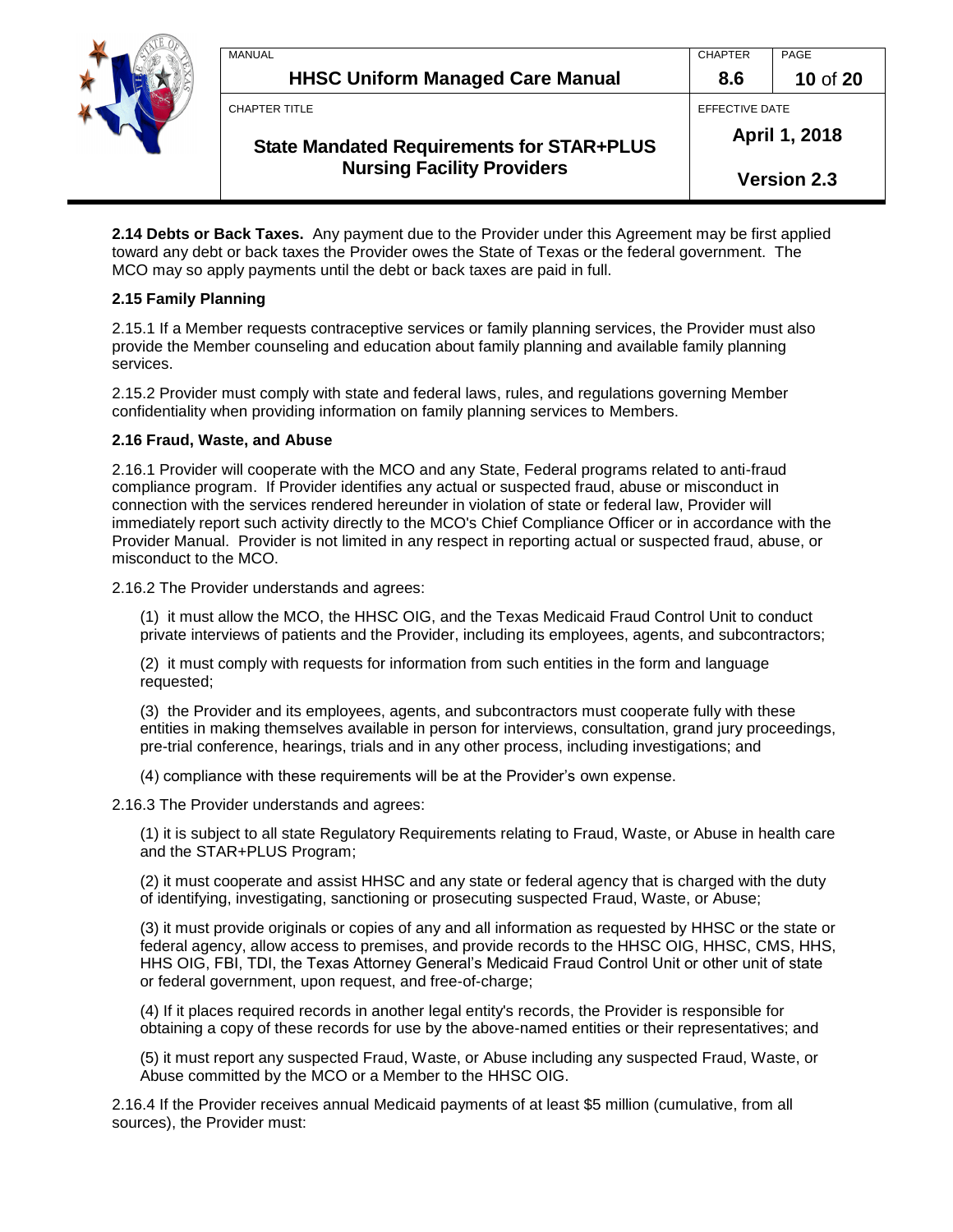

| <b>Nursing Facility Providers</b>                |                | <b>Version 2.3</b> |
|--------------------------------------------------|----------------|--------------------|
| <b>State Mandated Requirements for STAR+PLUS</b> |                | April 1, 2018      |
| <b>CHAPTER TITLE</b>                             | EFFECTIVE DATE |                    |
| <b>HHSC Uniform Managed Care Manual</b>          | 8.6            | 11 of 20           |
| MANUAL                                           | <b>CHAPTER</b> | PAGE               |

(1) Establish written policies for all of the Provider's employees, managers, officers, contractors, subcontractors, and agents. The policies must provide detailed information about the False Claims Act, administrative remedies for false claims and statements, any state laws about civil or criminal penalties for false claims, and whistleblower protections under such laws, as described in Section 1902(a)(68)(A) of the Social Security Act.

(2) Include as part of these written policies detailed provisions regarding the Provider's policies and procedures for detecting and preventing Fraud, Waste, and Abuse.

(3) Include in any employee handbook a specific discussion of the laws described in Section 1902(a)(68)(A) of the Social Security Act, the rights of employees to be protected as whistleblowers, and the Provider's policies and procedures for detecting and preventing Fraud, Waste, or Abuse.

### **2.17 Liability**

2.17.1 In the event the MCO becomes insolvent or ceases operations, the Provider understands and agrees that its sole recourse against the MCO will be through the MCO's bankruptcy, conservatorship, or receivership estate.

2.17.2 The Provider understands and agrees that the MCO's Members may not be held liable for the MCO's debts in the event of the MCO's insolvency.

2.17.3 The Provider understands and agrees that HHSC does not assume liability for the actions of, or judgments rendered against, the MCO, its employees, agents or subcontractors. Further, the Provider understands and agrees that there is no right of subrogation, contribution, or indemnification against HHSC for any duty owed to the Provider by the MCO or any judgment rendered against the MCO. HHSC's liability to the Provider, if any, will be governed by the Texas Tort Claims Act, as amended or modified (TEX. CIV. PRACT. & REM. CODE §101.001 *et seq.).*

**2.18 Liability Insurance.** The Provider is not required to maintain liability insurance during the term of this Agreement.

#### **2.19 Licensure**

2.19.1 The Provider or the Facilities listed in Attachment *[insert reference]* are licensed by DADS to maintain the Facilities, and must maintain licensure during the term of this Agreement. The Provider, Facilities, and their employees, agents, and subcontractors are or will become familiar with the materials and information issued by DADS to regulate nursing facility licensure including regulations, rules, policies, procedures; notices, bulletins, or information packages issued by DADS or its designated representatives.

2.19.2 Provider understands and agrees that:

(1) It will comply with all state and federal Regulatory Requirements governing nursing facilities, including as applicable:

- (a) Title 42 C.F.R., Chapter IV;
- (b) Texas Human Resources Code Chapter 32;
- (c) Texas Human Resources Code Chapter 102;
- (d) Texas Health and Safety Code Chapters 242, 250, 253, and 260; and
- (e) Title 40, TAC Chapter 19.

(2) It is currently, and for the term of the Agreement will remain, a Texas Medicaid participating provider under applicable state and federal Regulatory Requirements.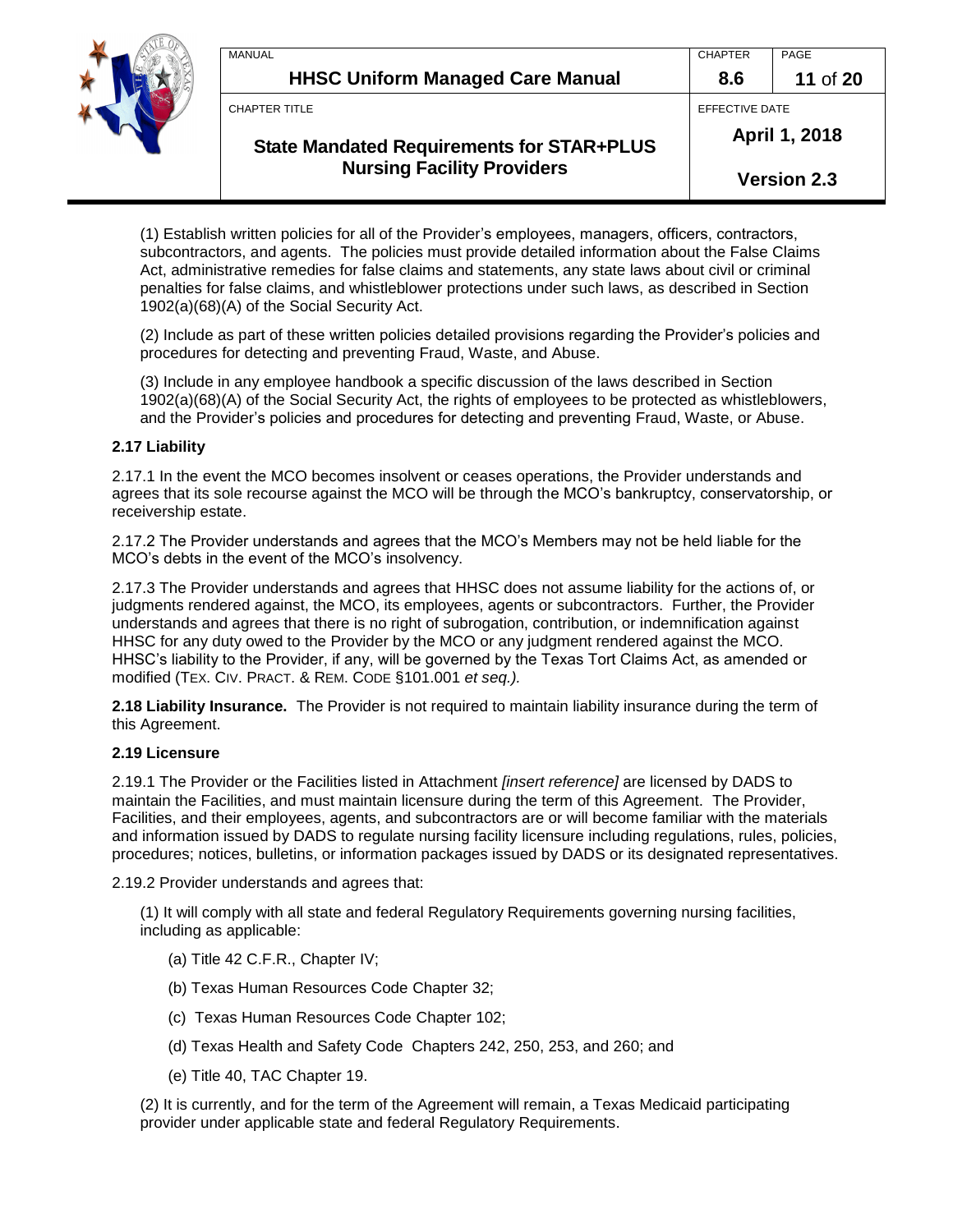

|    | MANUAL                                           | <b>CHAPTER</b>     | PAGE     |
|----|--------------------------------------------------|--------------------|----------|
| 15 | <b>HHSC Uniform Managed Care Manual</b>          | 8.6                | 12 of 20 |
|    | <b>CHAPTER TITLE</b>                             | EFFECTIVE DATE     |          |
|    | <b>State Mandated Requirements for STAR+PLUS</b> | April 1, 2018      |          |
|    | <b>Nursing Facility Providers</b>                | <b>Version 2.3</b> |          |

(3) All employees, agents, and subcontractors will perform their duties in accordance with the abovereferenced licensure and Regulatory Requirements, as well as all applicable national, state and local standards of professional ethics and practice.

2.19.3 This Agreement is dependent on the Facilities maintaining certification of compliance with Medicaid nursing facility standards and program requirements. The Provider acknowledges that this Agreement automatically terminates for a Facility on the date the Facility's certification of Medicaid compliance is terminated by the CMS or DADS, and that the Provider is not entitled to payment for services provided to Members during the time the Facility does not have a certification of compliance with Medicaid standards and program requirements.

### **2.20 Marketing**

2.20.1 The Provider agrees to comply with state and federal Regulatory Requirements governing marketing. In addition, the Provider agrees to comply with HHSC's marketing policies and procedures, as set forth in the UMCM, Chapter 4.3.

2.20.2 The Provider is prohibited from engaging in direct marketing to Members that is designed to increase enrollment in a particular health plan. The prohibition does not prohibit the Provider from engaging in permissible marketing activities consistent with broad outreach objectives and application assistance.

**2.21 Member Communications.** The MCO is prohibited from imposing restrictions upon the Provider's free communication with a Member about the Member's medical conditions, treatment options, MCO referral policies, and other MCO policies, including financial incentives or arrangements and all other health plans with whom the Provider contracts.

**2.22 Notice to the MCO of Adverse Change in Medical Condition and Other Events**. To facilitate care coordination, the Provider must provide notice to the MCO's designated Service Coordinator via phone, facsimile, email or other electronic means no later than one business day after the following events:

(1) a significant, adverse change in the Member's physical or mental condition or environment that could potentially lead to hospitalization;

(2) an admission to or discharge from the Nursing Facility, including admission or discharge to a hospital or other acute facility, skilled bed, long term services and supports provider, non-contracted bed, another nursing or long term care facility; and

(3) an emergency room visit.

Notice is not required when a Member is absent from the Facility for a therapeutic home visit.

### **2.23 Nursing Facility Admissions and Discharges**

2.23.1 The Provider is responsible for collecting and timely submitting Minimum Data Set (MDS) forms and documentation to HHSC, including all information necessary for Resource Utilization Group (RUG) determinations. HHSC or its designee will determine whether the Member meets medical necessity criteria for nursing facility admissions.

2.23.2 The Provider must submit Form 3618 or Form 3619, as applicable, to HHSC's administrative services contractor electronically no later than 72 hours after a Member's admission or discharge from the Medicaid nursing facility vendor payment system, as required by 40 TAC § 19.2615.

2.23.3 The Provider must complete and submit PASRR Level I screening information to HHSC's administrative services contractor, as required by 40 TAC §17.302.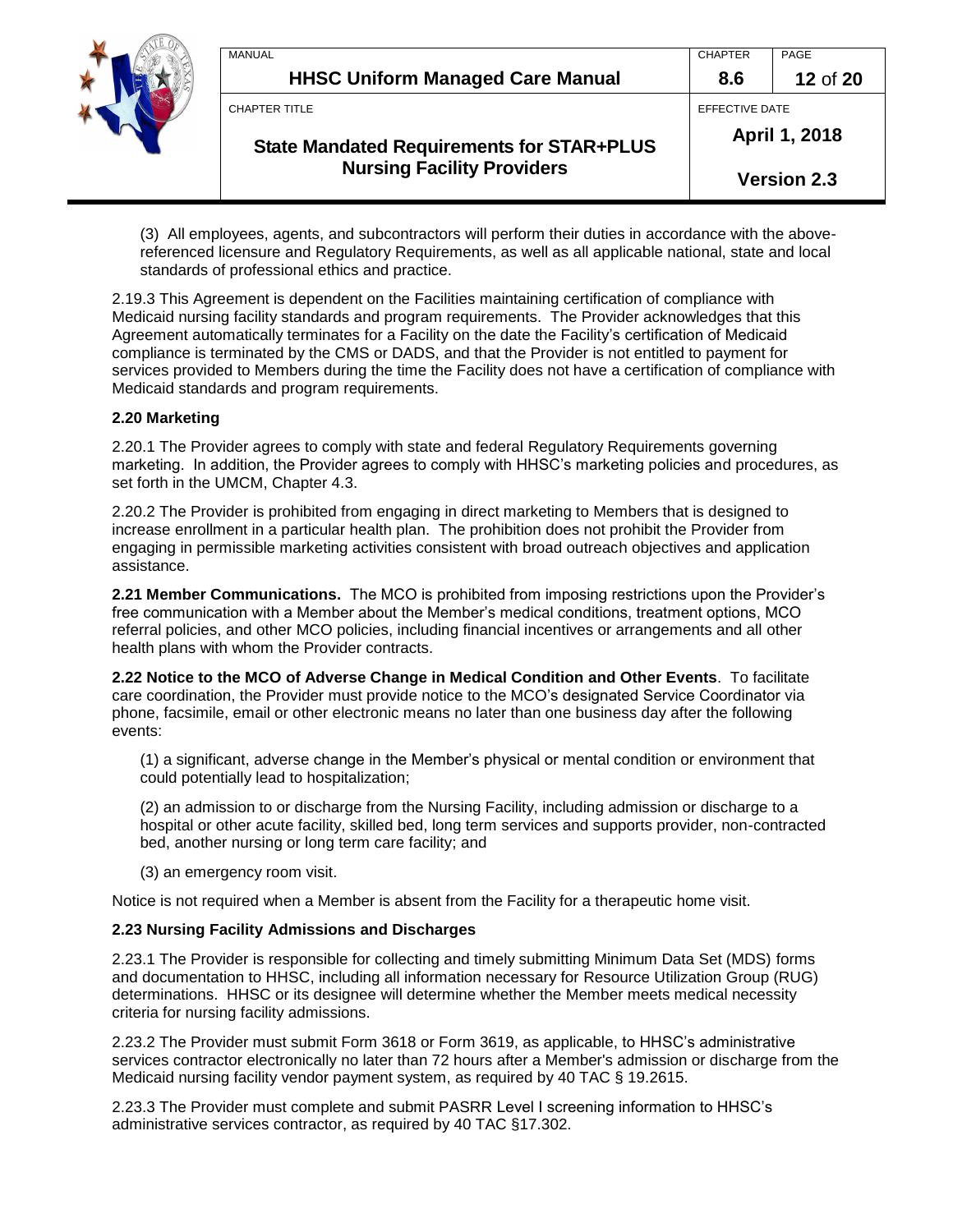

| MANUAL                                           | <b>CHAPTER</b> | PAGE               |  |
|--------------------------------------------------|----------------|--------------------|--|
| <b>HHSC Uniform Managed Care Manual</b>          | 8.6            | 13 of 20           |  |
| <b>CHAPTER TITLE</b>                             | EFFECTIVE DATE |                    |  |
| <b>State Mandated Requirements for STAR+PLUS</b> |                | April 1, 2018      |  |
| <b>Nursing Facility Providers</b>                |                | <b>Version 2.3</b> |  |

2.23.4 The Provider must include the MCO in the notification process when it initiates an involuntary discharge of a Member from a Facility.

**2.24 Order of Documents.** In the event of any conflict between this Agreement and any of its attachments or incorporated documents or materials, this Agreement will control.

### **2.25 Payment for Covered Services**

2.25.1 The Provider is prohibited from billing or collecting any amount from a Medicaid Member for Covered Services provided under this Agreement. Federal and state laws provide severe penalties for any provider who attempts to bill or collect any payment from a Medicaid recipient for a Covered Service.

2.25.2 The Provider understands and agrees that HHSC is not liable or responsible for payment for Covered Services rendered under this Agreement.

2.25.3 The MCO will initiate and maintain any action necessary to stop a Provider or employee, agent, assign, trustee, or successor-in-interest from maintaining an action against HHSC, an HHS Agency, or any Member to collect payment from HHSC, an HHS Agency, or any Member, excluding payment for non-covered services.

**2.26 Private Pay for Non-covered Services.** The Provider must inform Members of the costs for noncovered services prior to rendering these services and must obtain a signed private pay form from the Member.

**2.27 Provider Identifiers.** The Provider must enter into and maintain a Medicaid provider agreement with the State to participate in the Medicaid Program, and must maintain a National Provider Identifier (NPI).

### **2.28 Provider Relations Specialist for Billing and Payment Inquiries**

2.28.1 No later than three business days after the effective date of this Agreement, the MCO will provide the name and contact information of a Provider Relations Specialist. The MCO must notify the Provider within ten days of any change to the assigned Provider Relations Specialist.

2.28.2 A Provider Relations Specialist must return a call regarding billing and payment matters no later than 72 hours after the Provider places the call.

**2.29 Professional Conduct.** While performing the services described in this Agreement, the Provider will comply with applicable state and federal Regulatory Requirements and HHSC's requests regarding personal and professional conduct generally applicable to the service location(s); and require its employees, agents, and subcontractors to conduct themselves in a businesslike and professional manner.

#### **2.30 Provider Manual, Policies, and Procedures**

2.30.1 The MCO will make available to Provider the applicable Provider Manual(s) referencing the MCO's policies and procedures for each Program. Provider will comply with the terms of the Provider Manual and all MCO policies and procedures communicated to Provider by the MCO. The MCO will provide Provider with at least 30 days prior written notice of any material modifications to the MCO's Provider Manual(s) or other applicable policies and procedures, unless otherwise required by a Program. In the event of a conflict between the terms of this Agreement and the Provider Manual(s) or any policy or procedure for a Program, the terms of this Agreement will govern. Provider Manual requirement is inclusive of all applicable, current DADS published handbooks related to Provider's requirements to remain licensed, certified and contracted with DADS.

2.30.2 The Provider will at all times cooperate and comply with the requirements, policies, programs, and procedures ("Policies") described in the Provider Manual, which include, but are not limited to: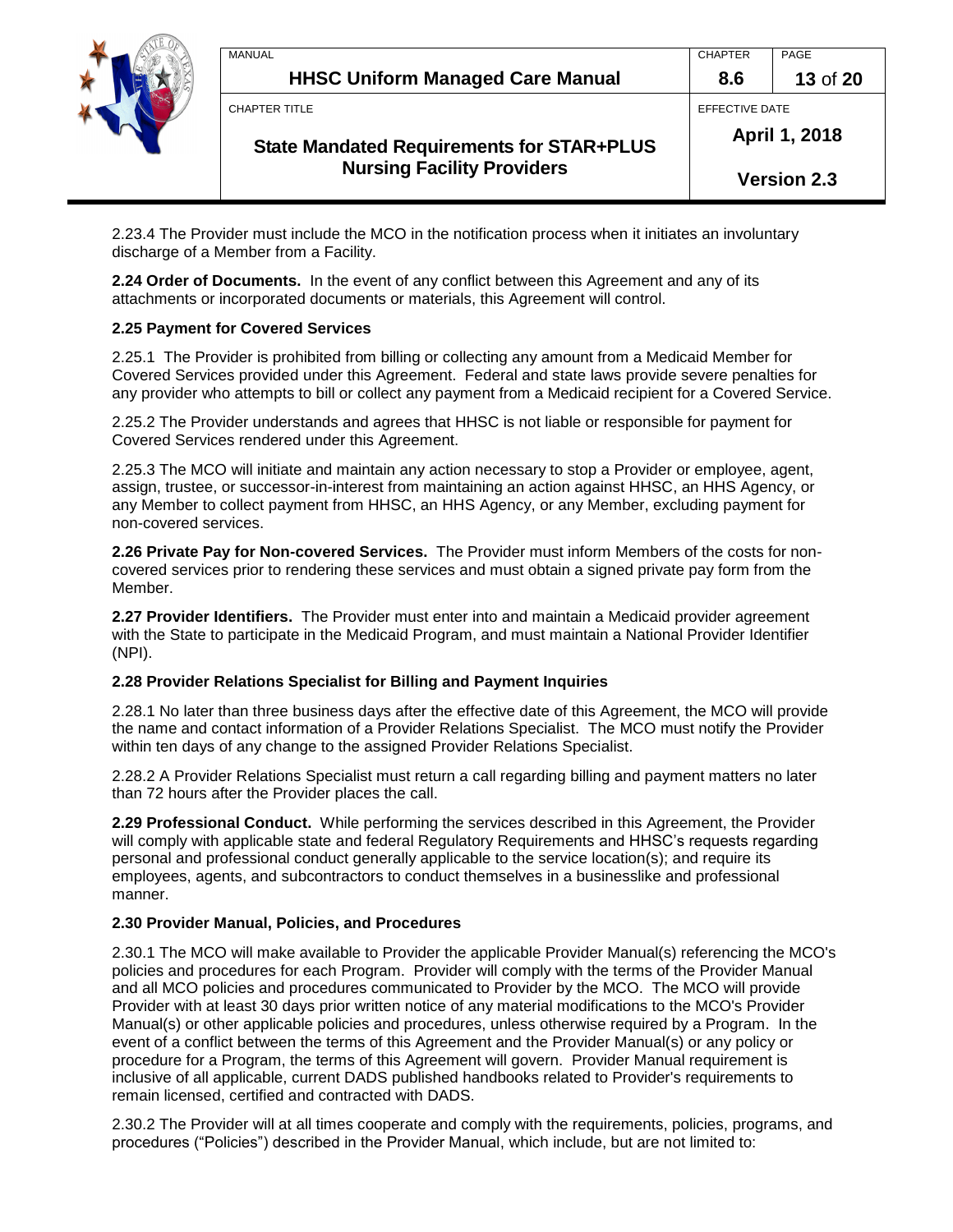

- (1) STAR+PLUS Covered Services;
- (2) service coordination;
- (3) utilization management, including prior authorizations for Nursing Facility Add-on Services;
- (4) Provider responsibilities;
- (5) Member and Provider complaints and appeals processes;
- (6) verification of Member eligibility;
- (7) additional STAR+PLUS benefits;
- (8) encounter and claims submission requirements;
- (9) Member rights and responsibilities;
- (10) STAR+PLUS enrollment and disenrollment;
- (11) credentialing and re-credentialing requirements for Nursing Facility Add-on Service providers; and
- (12) special access requirements, such as interpreter and translation services.

2.30.3 The Provider Manual is incorporated by reference into this Agreement.

### **2.31 Quality Initiatives**

2.31.1 The Provider agrees to comply with the MCO's quality assessment and performance improvement initiatives, as applicable to Nursing Facility providers.

2.31.2 The MCO will cooperate with and provide reasonable support for the Provider's quality initiatives, to the extent that the MCO determines the Provider's quality initiatives are compatible with the MCO's overall quality program objectives.

### **2.32 Regulatory Requirements**

2.32.1 Provider understands and agrees that it is subject to all state and federal Regulatory Requirements that apply to this Agreement and the MCO's managed care contract with HHSC, the STAR+PLUS Program, and all persons or entities receiving state and federal funds. The Provider understands and agrees that any violation of state or federal law relating to the delivery of services pursuant to this Agreement, or any violation of the MCO's contract with HHSC resulting from the Provider's failure to comply with state or federal law, could result in liability for money damages and civil or criminal penalties and sanctions.

2.32.2 Provider understands and agrees that the following laws, rules, and regulations, and all subsequent amendments or modifications, apply to this Agreement:

(1) environmental protection laws:

(a) National Environmental Policy Act of 1969 (42 U.S.C. §4321 et seq.) and Executive Order 11514 ("Protection and Enhancement of Environmental Quality") relating to the institution of environmental quality control measures;

(b) Clean Air Act and Water Pollution Control Act regulations (Executive Order 11738, "Providing for Administration of the Clean Air Act and Federal Water Pollution Control Act with Respect to Federal Contracts, Grants, and Loans");

(c) State Clean Air Implementation Plan (42 U.S.C. §740 et seq.) regarding conformity of federal actions to State Implementation Plans under §176(c) of the Clean Air Act; and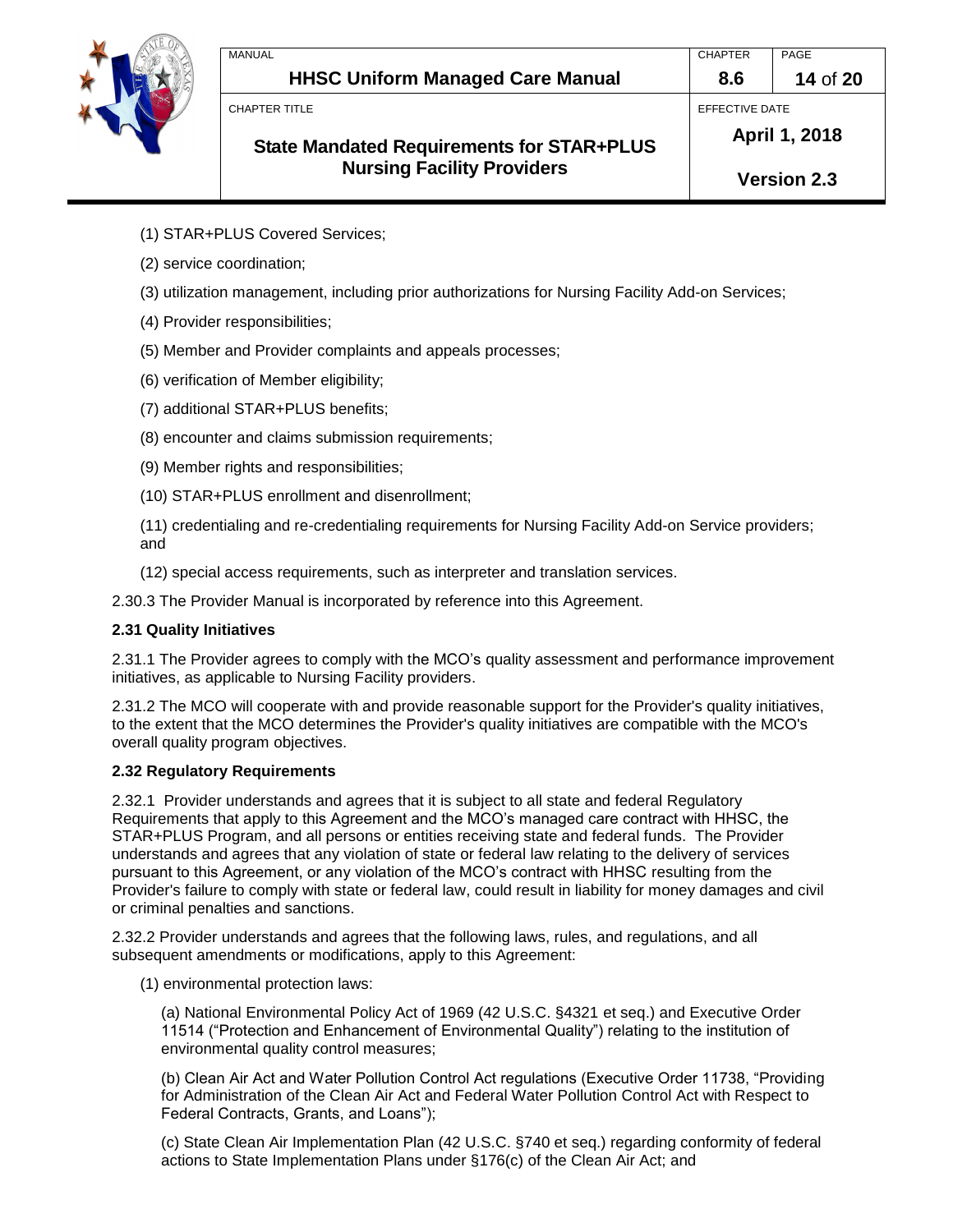

|  | MANUAL                                           | <b>CHAPTER</b>     | PAGE     |
|--|--------------------------------------------------|--------------------|----------|
|  | <b>HHSC Uniform Managed Care Manual</b>          | 8.6                | 15 of 20 |
|  | CHAPTER TITLE                                    | EFFECTIVE DATE     |          |
|  | <b>State Mandated Requirements for STAR+PLUS</b> | April 1, 2018      |          |
|  | <b>Nursing Facility Providers</b>                | <b>Version 2.3</b> |          |

(d) Safe Drinking Water Act of 1974 (21 U.S.C. §349; 42 U.S.C. §300f to 300j-9) relating to the protection of underground sources of drinking water;

(2) state and federal anti-discrimination laws:

(a) Title VI of the Civil Rights Act of 1964, (42 U.S.C. §2000d et seq.) and as applicable 45 C.F.R. Part 80 or 7 C.F.R. Part 15;

(b) Section 504 of the Rehabilitation Act of 1973 (29 U.S.C. §794);

(c) Americans with Disabilities Act of 1990 (42 U.S.C. §12101 et seq.);

(d) Age Discrimination Act of 1975 (42 U.S.C. §§6101-6107);

(e) Title IX of the Education Amendments of 1972 (20 U.S.C. §§1681-1688);

(f) Food Stamp Act of 1977 (7 U.S.C. §200 et seq.);

(g) Executive Order 13279, and its implementing regulations at 45 C.F.R. Part 87 or 7 C.F.R. Part 16; and

(h) the HHS agency's administrative rules, as set forth in the Texas Administrative Code, to the extent applicable to this Agreement.

(3) Immigration and Nationality Act (8 U.S.C. § 1101 et seq.) and all subsequent immigration laws and amendments;

(4) Health Insurance Portability and Accountability Act of 1996 (HIPAA) (Public Law 104-191), and

(5) Health Information Technology for Economic and Clinical Health Act (HITECH Act) at 42 U.S.C. 17931 *et.seq.*

2.32.3 STAR+PLUS Program violations arising out of performance of this Agreement are subject to administrative enforcement by the HSHC OIG as specified in 1 TAC, Chapter 371, Subchapter G.

### **2.33 Right to Recovery and Recoupment**

2.33.1 The MCO will be entitled to offset and recoup an amount equal to any overpayments or improper payments made by the MCO to the Provider against any payments due and payable by the MCO to the Provider under this Agreement.

2.33.2 Upon determination that any recoupment, improper payment, or overpayment is due from the Provider to the MCO, to the extent that it is consistent with the TDI rules, the MCO may offset such overpayment against other amounts due and payable by the MCO to the Provider, except as provided in Section 2.33.5. Additionally, if the State of Texas invokes a regulation requiring that MCOs be audited by the Recovery Audit Contractor (RAC) mandated by the Affordable Care Act and the CMS, then the MCO will be afforded the same rights as the RAC in terms of audit access and timeframes for recoveries.

2.33.3 Except as provided below, the MCO must complete all audits of a Provider claim no later than two years after the receipt the claim. This two-year limitation does not apply:

(1) in cases of Fraud, Waste or Abuse that the MCO did not discover within the two-year period following receipt of a claim;

(2) the RAC or the officials and entities identified in Section 2.3.1 conclude an examination, audit, or inspection of a Provider more than two years after the MCO received the claim; or

(3) if HHSC has recovered a payment from the MCO based on the Member's Program ineligibility.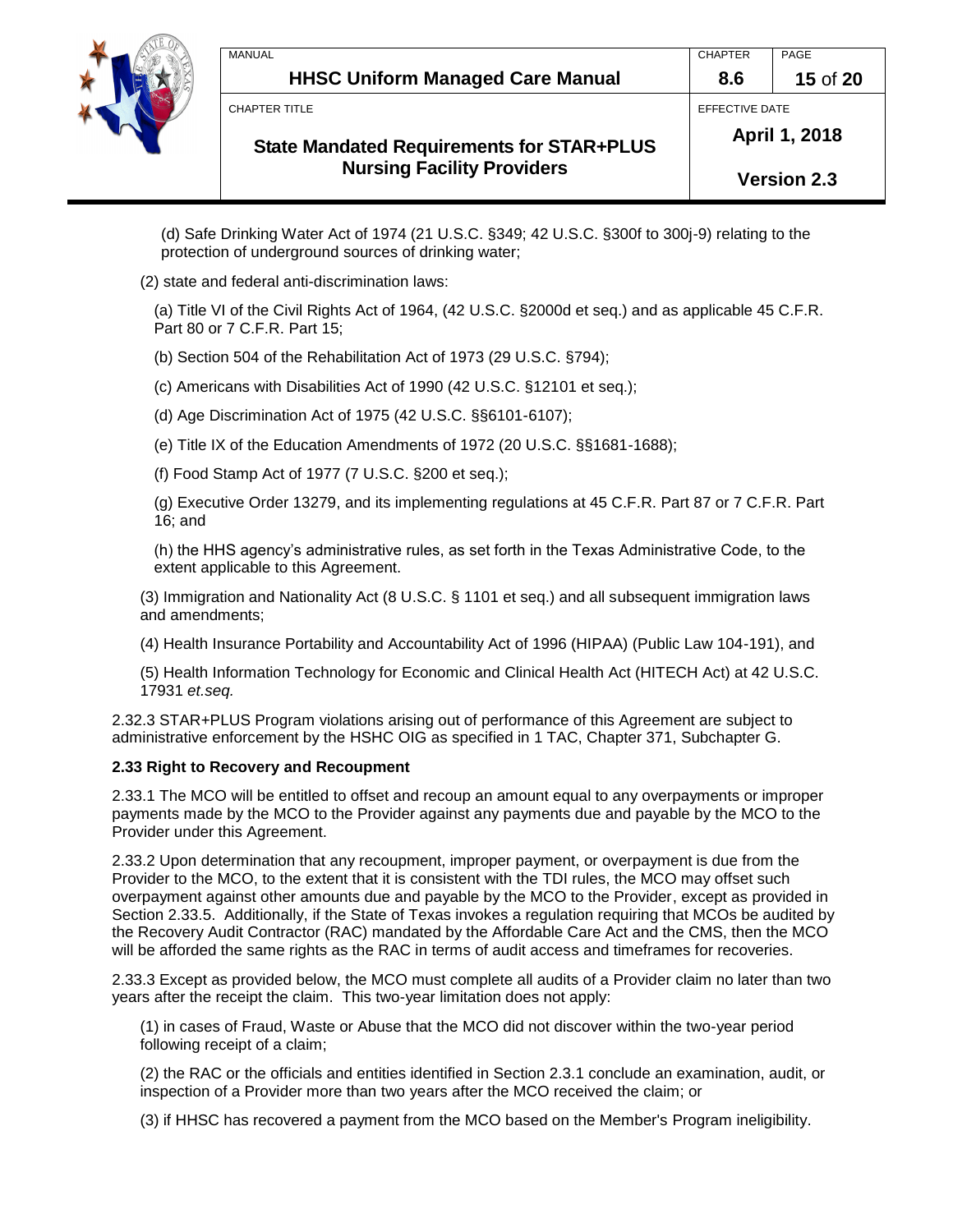

| <b>MANUAL</b>                                    | <b>CHAPTER</b>     | PAGE     |
|--------------------------------------------------|--------------------|----------|
| <b>HHSC Uniform Managed Care Manual</b>          | 8.6                | 16 of 20 |
| CHAPTER TITLE                                    | EFFECTIVE DATE     |          |
| <b>State Mandated Requirements for STAR+PLUS</b> | April 1, 2018      |          |
| <b>Nursing Facility Providers</b>                | <b>Version 2.3</b> |          |

2.33.4 If additional payment is due to the Provider as a result of an audit, the MCO must pay the Provider no later than 30 days after it completes the audit.

2.33.5 If an audit reveals that the MCO is due a refund from the Provider, the MCO must send the Provider written notice of recoupment and request reimbursement via the method described in the MCO's Provider Manual no later than 30 days after completing the audit. The notice must specify the basis and specific reasons for the recovery. The Provider will have the right to appeal the MCO's decision in the manner described in the MCO's Provider Manual, and the MCO will not attempt to recover the payment until the Provider has exhausted its appeals rights.

**2.34 Services Paid by the State.** The Provider understands and agrees that the MCO is not responsible for payment of some Medicaid benefits, known as "carve-out" or "non-capitated" services, such as HHSC hospice services and PASRR screenings, evaluations, and specialized services. The Provider must submit claim for these services to the State's administrative services contractor. Texas Medicaid Provider Procedures Manual includes a complete list of carve-out services for STAR+PLUS.

**2.35 Severability.** If a court or competent authority finds that any provision of the Agreement, or part of any provision, is invalid, illegal or unenforceable, that provision or part will, to the extent required, be deemed to be deleted, and the validity and enforceability of the other provisions of this Agreement will not be affected.

### **2.36 Term and Termination**

#### 2.36.1 This Agreement is effective on *[insert date].*

2.36.2 Subject to the terms and conditions otherwise set forth in this Agreement, this Agreement will have an initial term of three (3) years, commencing as of the effective date, and will renew automatically thereafter for successive one (1) year terms, unless either party notifies the other of its intent not to renew at least one hundred eighty (180 days) prior to the end of the then current term.

2.36.3 Either party may terminate this Agreement for Cause, defined as a material breach of this Agreement by the other party hereto, upon 90 days prior written notice to the other party. The notice will set forth the reasons for termination and provide the breaching party 90 days to cure such material breach or the termination becomes effective.

2.36.4 The MCO must follow the procedures outlined in §843.306 of the Texas Insurance Code if terminating this Agreement. At least 90 days before the effective date of the proposed termination of this Agreement, MCO must provide a written explanation to Provider of the reasons for termination. The MCO may immediately terminate this Agreement in a case involving:

(1) imminent harm to patient health;

(2) an action by a state licensing board or government agency against the Facility, or an action by a State Medical Board against the Provider's Medical Director, that effectively impairs the Provider's ability to provide services; or

#### (3) Fraud or malfeasance.

No later than 30 days following receipt of the termination notice, Provider may request a review of the MCO's proposed termination by an advisory review panel, except in a case in which there is imminent harm to patient health, an action against a license, or Fraud or malfeasance. The advisory review panel must be composed of physicians and providers, as those terms are defined in §843.306 of the Texas Insurance Code, including at least one representative in the provider's specialty or a similar specialty, if available, appointed to serve on the standing quality assurance committee or utilization review committee of the MCO. The MCO must consider the advisory review panel's decision, but is not binding on the MCO. Within 60 days following receipt of the provider's request for review and before the effective date of the termination, the advisory review panel must make its formal recommendation, and the MCO must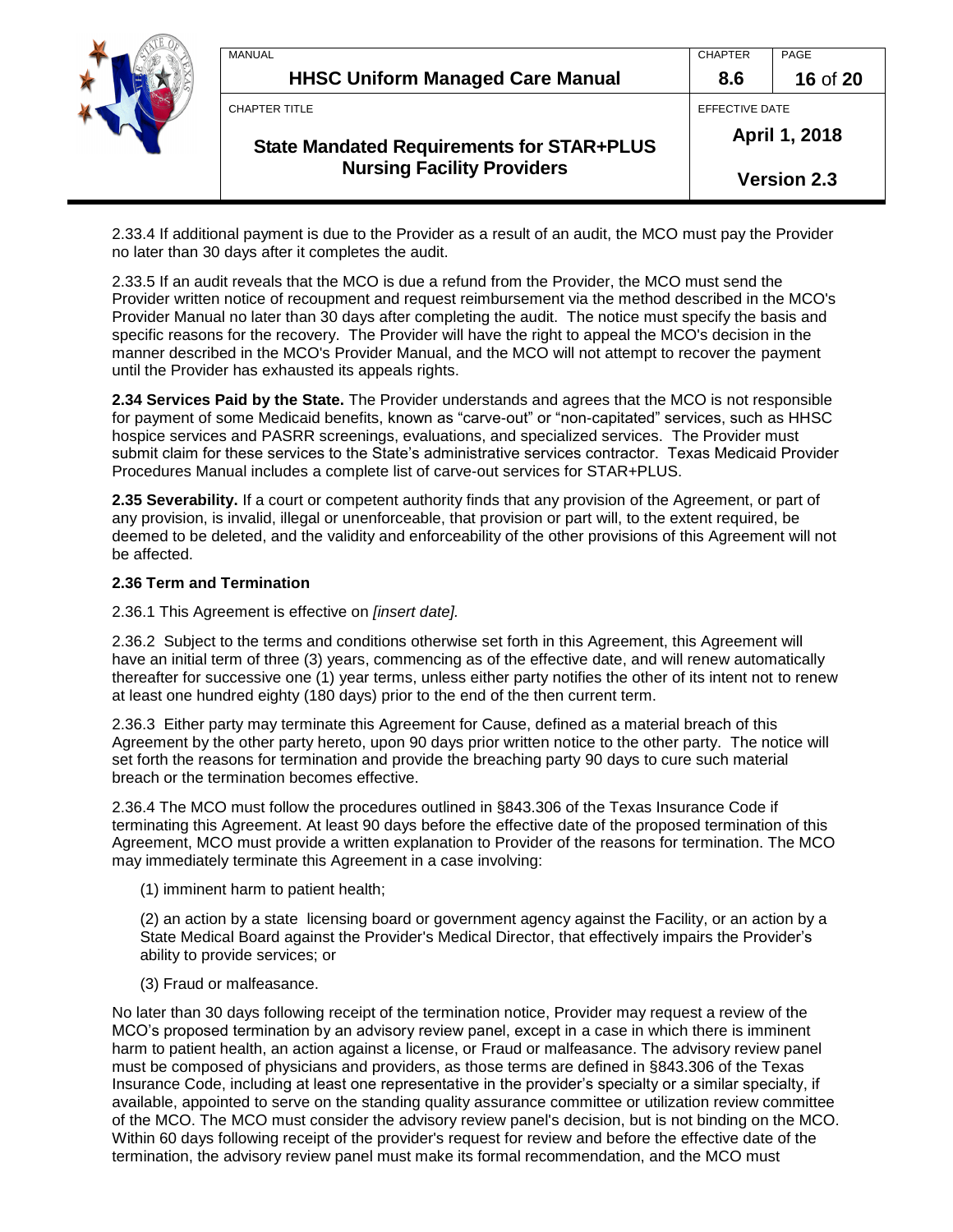

| MANUAL                                           | <b>CHAPTER</b>     | PAGE     |
|--------------------------------------------------|--------------------|----------|
| <b>HHSC Uniform Managed Care Manual</b>          | 8.6                | 17 of 20 |
| <b>CHAPTER TITLE</b>                             | EFFECTIVE DATE     |          |
| <b>State Mandated Requirements for STAR+PLUS</b> | April 1, 2018      |          |
| <b>Nursing Facility Providers</b>                | <b>Version 2.3</b> |          |

communicate its decision to the provider. The MCO must provide to the affected provider, on request, a copy of the recommendation of the advisory review panel and the MCO's determination.

2.36.5 If the Provider is terminated, barred, suspended or otherwise excluded from participation in, or has voluntarily withdrawn as the result of a settlement agreement related to, any program under Titles XVIII, XIX, XX or XXI of the Social Security Act, this Agreement will automatically and immediately terminate.

2.36.6 The Provider may not offer or give anything of value to an officer or employee of HHSC or the State of Texas in violation of state law. A "thing of value" means any item of tangible or intangible property that has a monetary value of more than \$50.00 and includes, but is not limited to, cash, food, lodging, entertainment and charitable contributions. The term does not include contributions to public office holders or candidates for public office that are paid and reported in accordance with state and federal law. The MCO may terminate this Agreement at any time for violation of this requirement.

**2.37 Third Party Recovery.** The Provider understands and agrees that it may not interfere with or place any liens upon the state's right or the MCO's right, acting as the state's agent, to recovery from third party resources.

**2.38 Tuberculosis.** Provider must coordinate with the local tuberculosis control program to ensure that all Members with confirmed or suspected tuberculosis have a contact investigation and receive directly observed therapy. The Provider must report to DSHS or the local Tuberculosis control program any Member who is noncompliant, drug resistant, or who is or may be posing a public health threat.

# **ARTICLE III -- TDI REQUIREMENTS**

### **3.1 Continuity of Treatment.**

3.1.1 Unless this Agreement terminates for reasons of clinical competence or professional behavior, termination will not release the MCO of its obligation to compensate Provider for the continued care and treatment of any Member who is under Special Circumstances (as defined below).

3.1.2 As used in this section, "Special Circumstances" will mean a Member who has a disability, an acute condition, a life-threatening illness, who is past the 24th week of pregnancy, or who has a condition that Provider reasonably believes could cause harm to the Member if such care or treatment is discontinued.

3.1.3 To be reimbursed for providing continued care and treatment under this section, Provider must identify the Member's Special Circumstances to the MCO, request that the Member be permitted to continue treatment under Provider's care and agree not to seek payment from the Member of any amounts for which the Member would not be responsible if this Agreement were not terminated.

3.1.4 Compensation to the Provider will be in accordance with the fee schedule in effect as of the termination date.

3.1.5 Treatment of Special Circumstances as described herein will be governed by the dictates of medical prudence and Medical Necessity.

3.1.6 The requirements of this section will not extend beyond ninety (90) days from the effective date of termination, or beyond 9 months in the case of a Member who at the time of the termination has been diagnosed with a terminal illness; provided, however, the obligation of the MCO for reimbursement to a Member will, for a pregnant Member who at the time of termination is past the 24th week of pregnancy, extend through delivery of the child, immediate postpartum care, and the follow-up check-up within the first 6 weeks of delivery.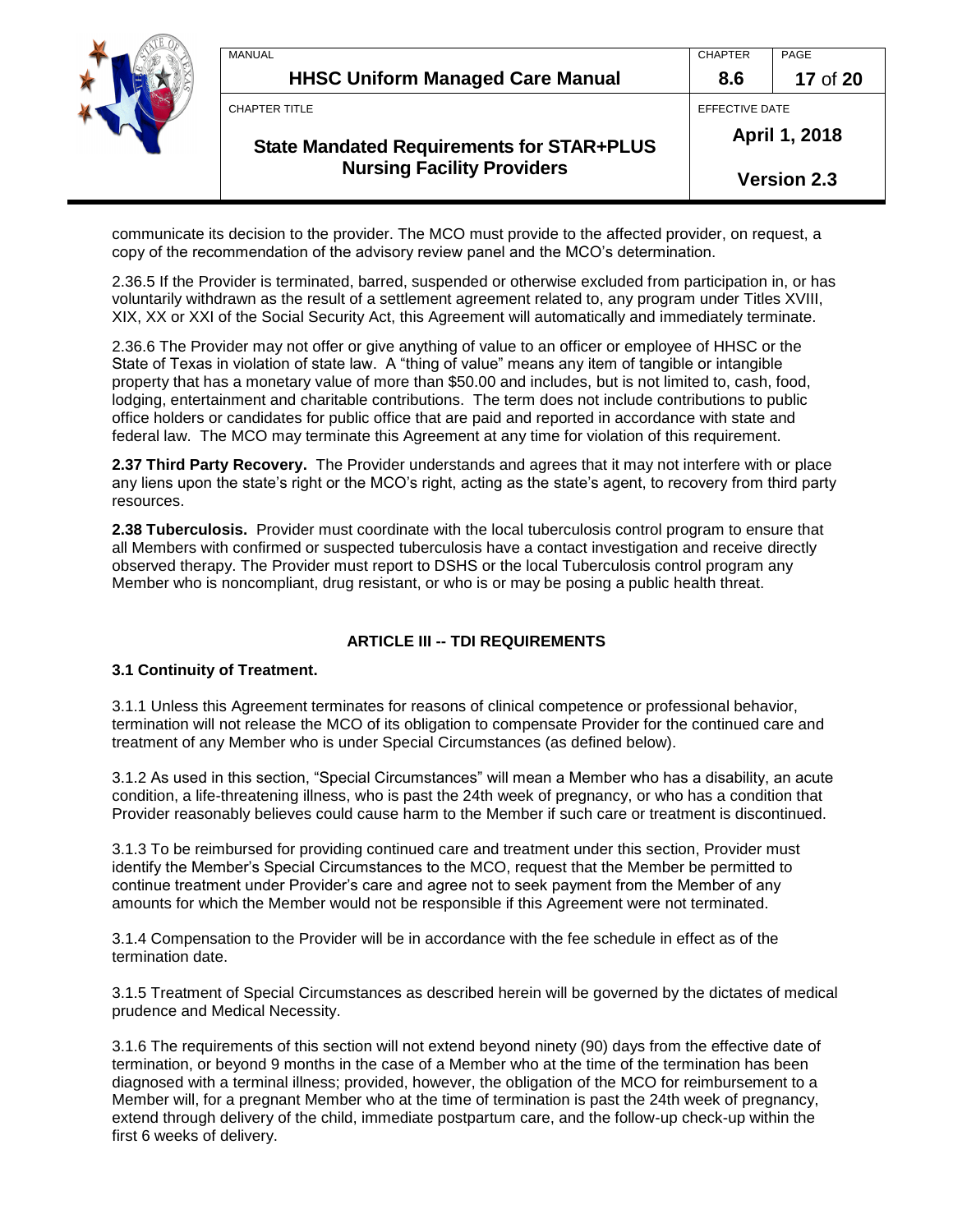| <b>MANUAL</b><br><b>HHSC Uniform Managed Care Manual</b> | <b>CHAPTER</b><br>8.6 | PAGE<br>18 of 20   |
|----------------------------------------------------------|-----------------------|--------------------|
| <b>CHAPTER TITLE</b>                                     | EFFECTIVE DATE        |                    |
| <b>State Mandated Requirements for STAR+PLUS</b>         | April 1, 2018         |                    |
| <b>Nursing Facility Providers</b>                        |                       | <b>Version 2.3</b> |

3.1.7 In addition to the foregoing, termination will not release the Provider or MCO from liability to others with respect to services rendered to Members, monies paid, or other actions through the date of termination, nor will it relieve Provider of his or her obligation not to bill Members for Covered Services. This section will survive termination of this Agreement for any reason.

### **3.2 Disclosure of Claims Processing Information.**

3.2.1 Upon the Provider's request, the MCO will provide information to assist the Provider in determining that he or she is being compensated in accordance with this Agreement. The information will provide a level of detail sufficient to enable a reasonable person with sufficient training, experience and competence in claims processing to determine the payment to be made to the Provider for Covered Services rendered pursuant to this Agreement. The information will include a summary and explanation of the payment and reimbursement methodologies that the MCO will use to pay Clean Claims submitted by the Provider, including but not limited to fee schedules, coding methodologies, bundling processes, downcoding policies, descriptions of any other applicable policy or procedure used by the MCO that may affect payment to the Provider, and any addenda, schedules, exhibits or policies used by the MCO in carrying out the payment of Clean Claims submitted by the Provider. If source information outside the control of the MCO, such as State Medicaid or federal Medicare fee schedules, is the basis for fee computation under this Agreement, the MCO will identify such source and explain the procedures by which the Provider may readily access the source electronically, telephonically, or as otherwise agree to be the parties.

3.2.2 In complying with this section, the MCO will not be required to provide specific information that would violate any applicable copyright law or licensing agreement. In such circumstances, the MCO will provide a summary of the information withheld, which will allow a reasonable and sufficiently trained and experienced person to determine the payments to be made under this Agreement.

3.2.3 The MCO may provide the information by any reasonable method, including by email, computer disks, paper copies, or access to an electronic database, and will provide the information within 30 days after the MCO receives the Provider's request.

3.2.4 The MCO will provide the Provider with 90 days prior written notice of any amendments, revisions, or substitutions of the information required to be provided by the MCO under this section.

3.2.5 The Provider is prohibited by law and by this Agreement from using or disclosing the information provided to the MCO pursuant to this section for any purpose other than the Provider's practice management, billing activities, other business operations, or communications with a governmental agency involved in the regulation of health care or insurance. The Provider may not use the information provided by MCO to knowingly submit a claim for payment that does not accurately represent the level, type or amount of services that were actually provided to a Member or to misrepresent any aspect of the services. The Provider may not rely upon information provided by MCO pursuant to this section about a service as a representation that a Member is covered for that service under the terms of the Member's MCO Coverage Plan.

3.2.6 Upon receiving information under this section, the Provider may terminate this Agreement on or before the 30th day after the date the Provider received the information without penalty or discrimination in participation in other health care products or plans. Reasonable advance notice must be given to Members being treated by the Provider prior to the termination.

### **3.3 Member Hold Harmless**.

3.3.1 The Provider will look only to the applicable MCO and agree to hold Members harmless for compensation for all Covered Services provided to Members during the term of this Agreement.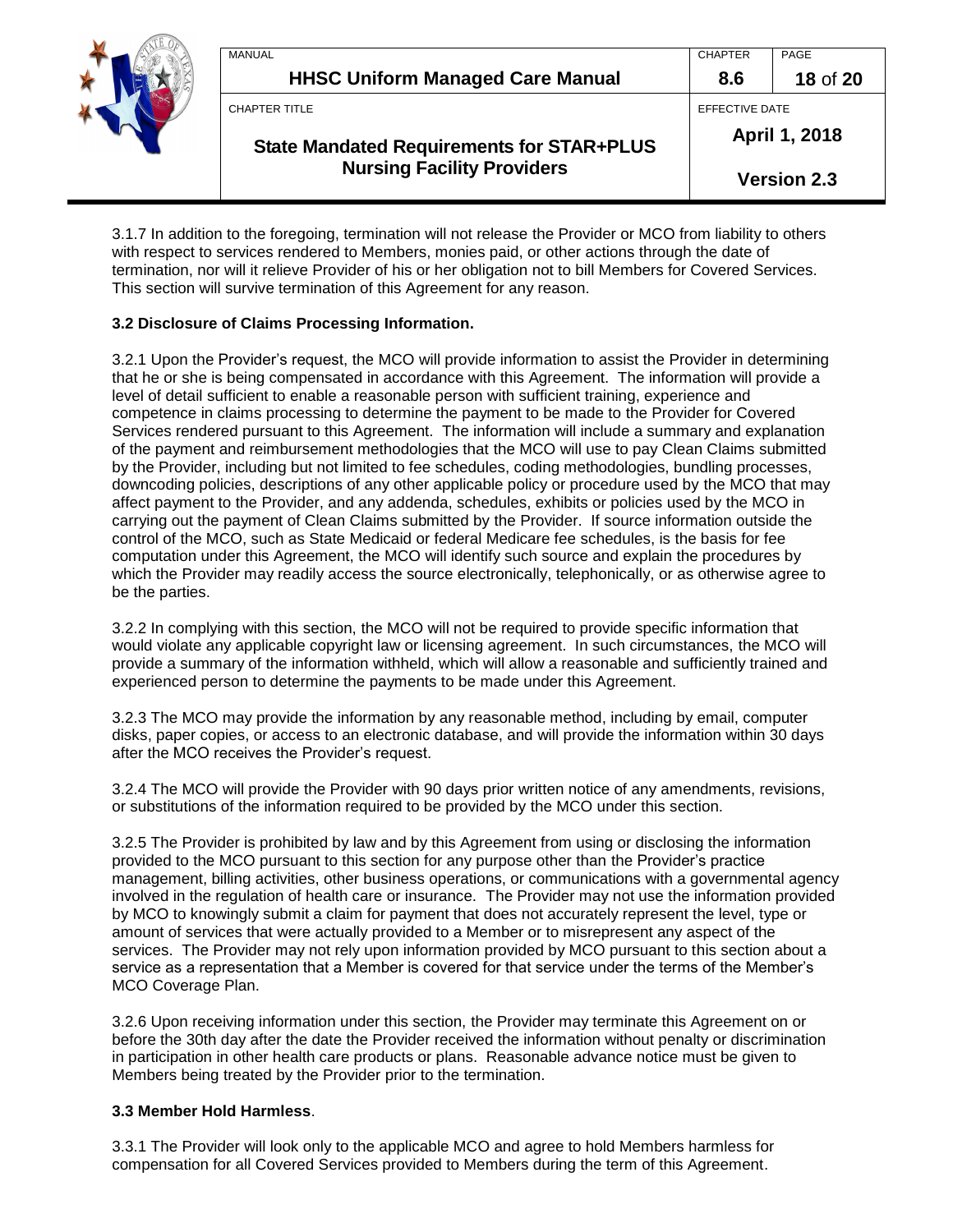| <b>MANUAL</b><br><b>HHSC Uniform Managed Care Manual</b>                              | <b>CHAPTER</b><br>8.6               | PAGE<br>19 of 20 |
|---------------------------------------------------------------------------------------|-------------------------------------|------------------|
| CHAPTER TITLE                                                                         | EFFECTIVE DATE                      |                  |
| <b>State Mandated Requirements for STAR+PLUS</b><br><b>Nursing Facility Providers</b> | April 1, 2018<br><b>Version 2.3</b> |                  |

3.3.2 Under no circumstances, including but not limited to, nonpayment by MCO, MCO insolvency, or breach of this Agreement or an Attachment, will the Provider bill, charge, collect a deposit from, or seek compensation, remuneration, or reimbursement from, or have any recourse against, Medicare, Medicaid, Members or persons (other than MCO) acting on the Members' behalf (including but not limited to the MCO) for Covered Services provided pursuant to this Agreement.

3.3.3 This provision will not prohibit collection of Applied Income or of Copayments on the MCO's behalf made in accordance with the terms of the applicable MCO coverage plan, nor does this provision affect the right of the Provider to collect fees for services provided to Members that do not constitute Covered Services (unless the MCO denied payment on the basis of the Provider's failure to comply with the terms and conditions of this Agreement or any Attachment) or for which Member has specifically otherwise assumed financial responsibility, in writing, prior to the time that services were rendered.

3.3.4 Provider further agrees that this section will:

(1) survive the termination of this Agreement or any Attachment, regardless of the reason for termination;

(2) supersede any oral or written agreement now existing or hereafter entered into between the Provider and a Member, persons acting on the Members' behalf (other than MCO), and the MCO; and

(3) be construed to be for the benefit of Members, persons acting on the Member's behalf (other than MCO), and the MCO.

3.3.5 Any modifications, additions, or deletions to this provision will be effective no earlier than fifteen (15) days after the Texas Commissioner of Insurance has received written notice of such changes.

**3.4 No Retaliation**. The MCO will not terminate, refuse to renew this Agreement or take any retaliatory action against the Provider as a result of any complaints filed by the Provider on behalf of a Member, against the MCO or due to an appeal of a decision made by the MCO.

**3.5 No Indemnification**. The MCO will not interpret any provision of this Agreement to require Provider to indemnify the MCO for any tort liability resulting from the acts or omissions of the MCO.

#### **3.6 Pre-termination Review.**

3.6.1 Prior to the termination of this Agreement by the MCO, the MCO will provide a written explanation to the Provider of the reasons for termination.

3.6.2 No later than 30 days following receipt of the termination notice, and to the extent required by the laws and regulations applicable to health maintenance organizations, the Provider may request a review of MCO's proposed termination, to be held within a period not to exceed 60 days of the Provider's request.

3.6.3 At the Provider's request, the review will be conducted on an expedited basis.

3.6.4 Such review will be conducted by the physicians and providers, including at least one provider in the Provider's specialty or a similar specialty, if available, appointed to serve on the MCO's standing Quality Improvement Committee or utilization review committee.

3.6.5 The MCO will consider, but will not be bound by, the decision reached by the advisory review panel.